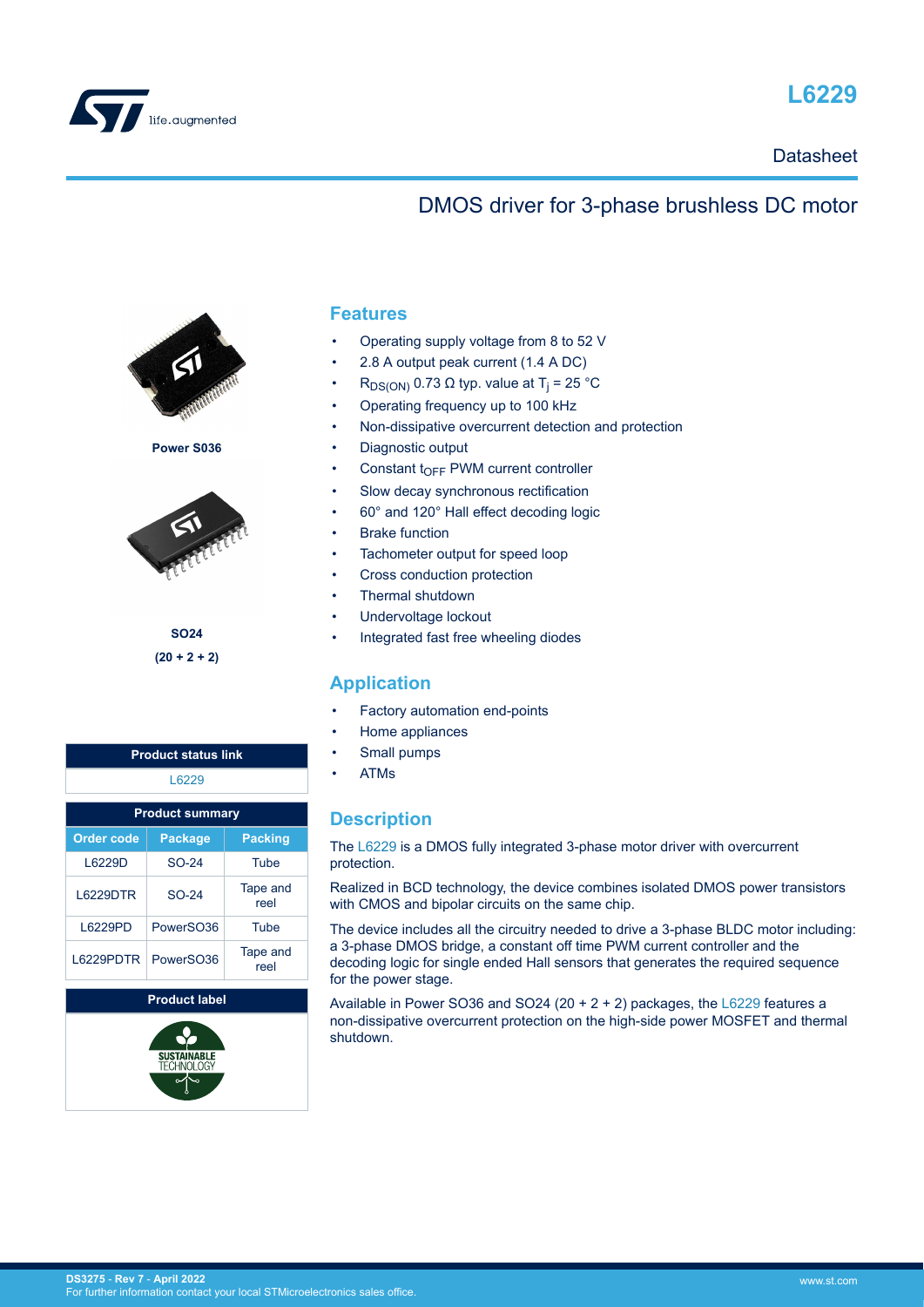# <span id="page-1-0"></span>**1 Block diagram**



**Figure 1. Block diagram**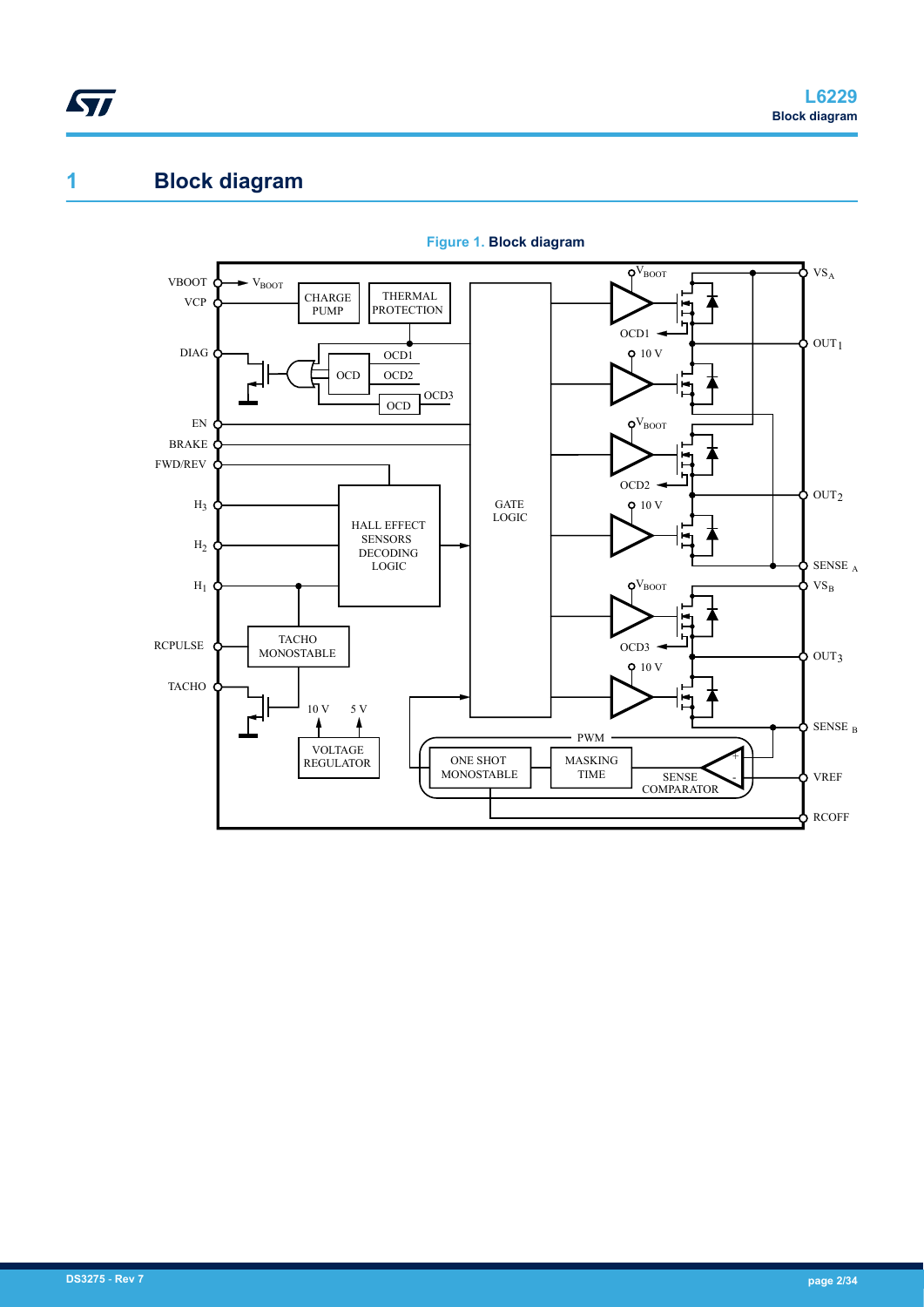# <span id="page-2-0"></span>**2 Absolute maximum ratings**

| Symbol                             | <b>Parameter</b>                                                                                                     | <b>Test conditions</b>                                     | <b>Value</b>  | <b>Unit</b>  |
|------------------------------------|----------------------------------------------------------------------------------------------------------------------|------------------------------------------------------------|---------------|--------------|
| $V_{\rm S}$                        | Supply voltage                                                                                                       | $V_{SA} = V_{SB} = V_S$                                    | 60            | V            |
| <b>V<sub>OD</sub></b>              | Differential voltage between:                                                                                        | $V_{SA} = V_{SB} = V_S = 60 V;$                            | 60            | $\vee$       |
|                                    | $VS_A$ , OUT <sub>1</sub> , OUT <sub>2</sub> , SENSE <sub>A</sub> and $VS_B$ , OUT <sub>3</sub> , SENSE <sub>B</sub> | $V_{\text{SENSEA}}$ = $V_{\text{SENSEB}}$ = GND            |               |              |
| <b>V</b> BOOT                      | Bootstrap peak voltage                                                                                               | $V_{SA} = V_{SB} = V_S$                                    | $V_S$ + 10    | $\vee$       |
| $V_{IN}$ , $V_{EN}$                | Logic inputs voltage range                                                                                           |                                                            | $-0.3$ to $7$ | $\vee$       |
| $V_{REF}$                          | Voltage range at pin VREF                                                                                            | ۰                                                          | $-0.3$ to $7$ | $\vee$       |
| <b>VRCOFF</b>                      | Voltage range at pin RCOFF                                                                                           | $\overline{\phantom{a}}$                                   | $-0.3$ to $7$ | $\vee$       |
| <b>VRCPULSE</b>                    | Voltage range at pin RCPULSE                                                                                         | ۰                                                          | $-0.3$ to $7$ | $\vee$       |
| <b>V</b> SENSE                     | Voltage range at pins $SENSEA$ and $SENSEB$                                                                          | $\overline{\phantom{a}}$                                   | $-1$ to 4     | $\vee$       |
| $I_{S(peak)}$                      | Pulsed supply current (for each $VS_A$ and $VS_B$ pin)                                                               | $V_{SA}$ = $V_{SB}$ = $V_{SI}$ ; t <sub>PULSE</sub> < 1 ms | 3.55          | A            |
| $\mathsf{I}_\mathbf{S}$            | DC supply current (for each $VS_A$ and $VS_B$ pin)                                                                   | $V_{SA} = V_{SB} = V_S$                                    | 1.4           | A            |
| $T_{\text{stg}}$ , $T_{\text{OP}}$ | Storage and operating temperature range                                                                              |                                                            | $-40$ to 150  | $^{\circ}$ C |

#### **Table 1. Absolute maximum ratings**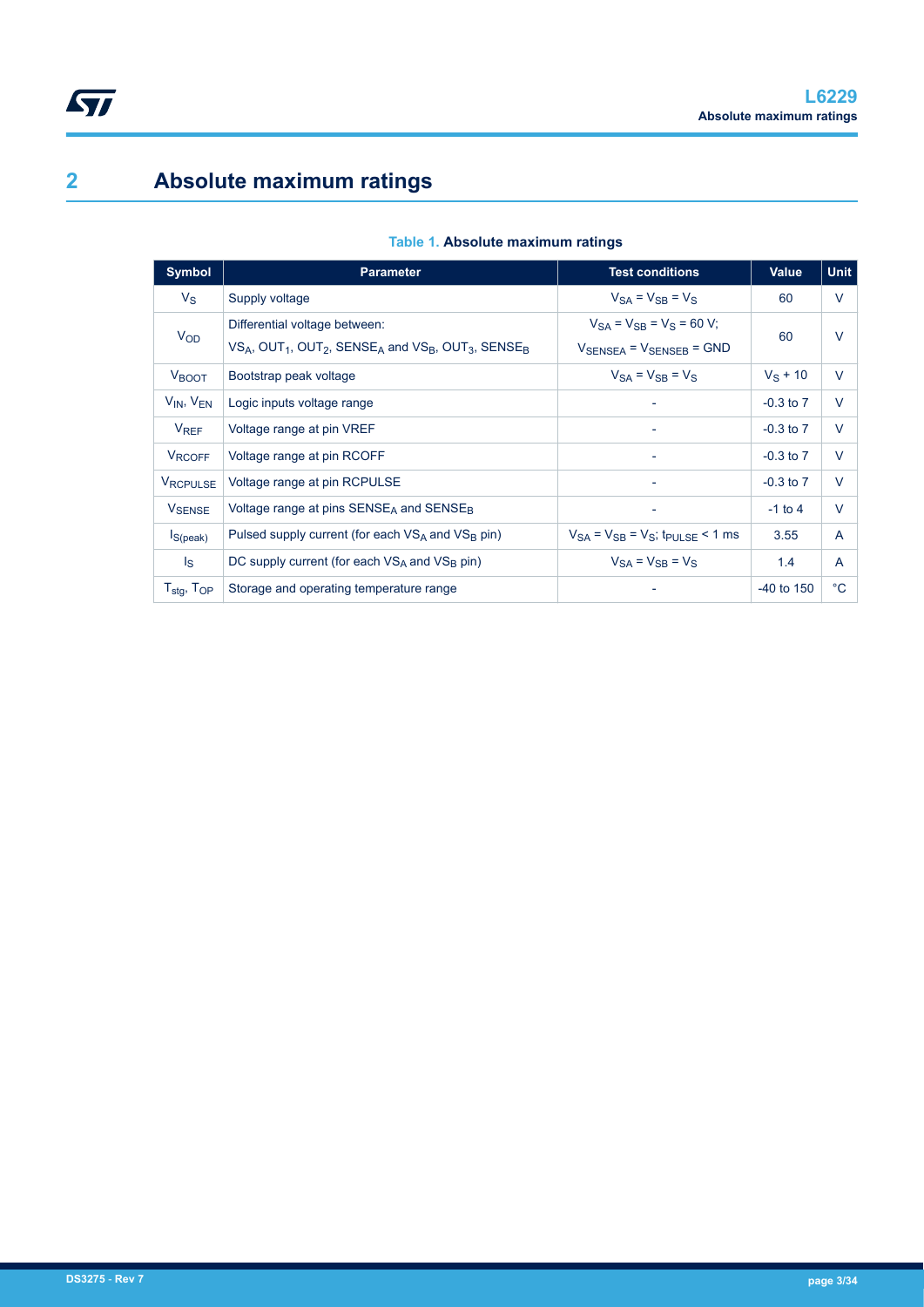<span id="page-3-0"></span>

# **3 Recommended operating condition**

| Table 2. Recommended operating condition |  |
|------------------------------------------|--|
|                                          |  |

| <b>Symbol</b>          | <b>Parameter</b>                                                                                                     | <b>Test conditions</b>                  | Min.                     | Max. | <b>Unit</b>    |
|------------------------|----------------------------------------------------------------------------------------------------------------------|-----------------------------------------|--------------------------|------|----------------|
| $V_S$                  | Supply voltage                                                                                                       | $V_{SA} = V_{SB} = V_S$                 | 8                        | 52   | $\vee$         |
| <b>V<sub>OD</sub></b>  | Differential voltage between:                                                                                        | $V_{SA} = V_{SB} = V_{S}$ ;             |                          | 52   | v              |
|                        | $VS_A$ , OUT <sub>1</sub> , OUT <sub>2</sub> , SENSE <sub>A</sub> and $VS_B$ , OUT <sub>3</sub> , SENSE <sub>B</sub> | $V_{\text{SENSEA}} = V_{\text{SENSEB}}$ | $\overline{\phantom{0}}$ |      |                |
| <b>V<sub>REF</sub></b> | Voltage range at pin VREF                                                                                            |                                         | $-0.1$                   | 5    | v              |
|                        | Voltage range at pins $SENSEA$ and $SENSEB$                                                                          | (pulsed $t_W < t_{rr}$ )                |                          | 6    | v              |
| <b>V</b> SENSE         |                                                                                                                      | (DC)                                    | $-1$                     | 1    |                |
| $I_{OUT}$              | DC output current                                                                                                    | $V_{SA} = V_{SB} = V_S$                 | $\overline{\phantom{a}}$ | 1.4  | $\overline{A}$ |
| $f_{SW}$               | Switching frequency                                                                                                  |                                         | ٠                        | 100  | kHz            |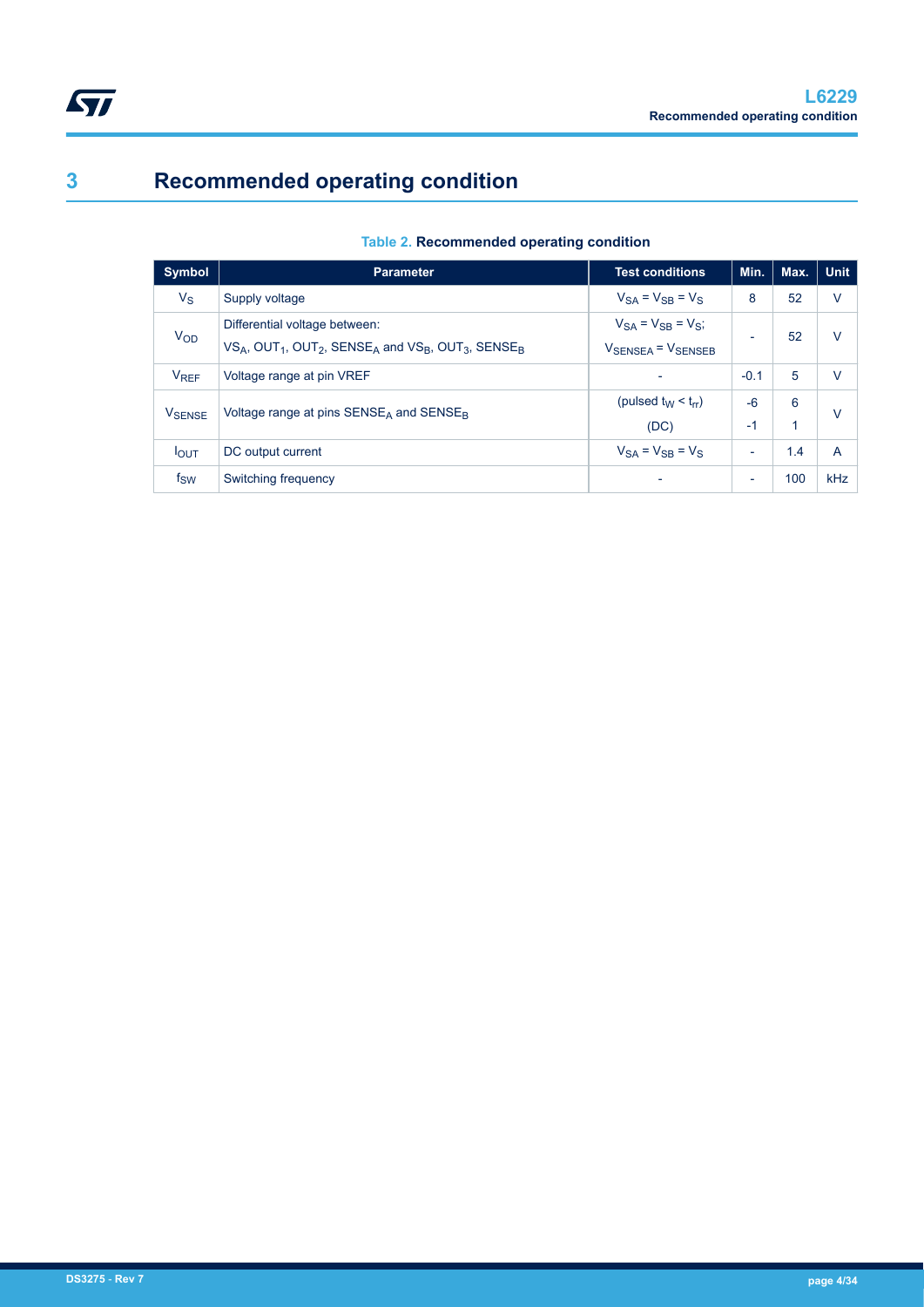## <span id="page-4-0"></span>**4 Thermal data**

#### **Table 3. Thermal data**

| <b>Symbol</b>     | <b>Description</b>                              | <b>SO24</b> | PowerSO36 | <b>Unit</b>   |
|-------------------|-------------------------------------------------|-------------|-----------|---------------|
| $R_{th(i-pins)}$  | Maximum thermal resistance junction pins        | 15          |           | $\degree$ C/W |
| $R_{th (j-case)}$ | Maximum thermalresistance junction case         |             | 2         | $\degree$ C/W |
| $R_{th(j-amb)1}$  | Maximum thermal resistance junction ambient (1) | 55          |           | $\degree$ C/W |
| $R_{th(j-amb)1}$  | Maximum thermal resistance junction ambient (2) |             | 36        | °C/W          |
| $R_{th(i-amb)1}$  | Maximum thermal resistance junction ambient (3) |             | 16        | $\degree$ C/W |
| $R_{th(j-amb)2}$  | Maximum thermal resistance junction ambient (4) | 78          | 63        | $\degree$ C/W |

*1. Mounted on a multilayer FR4 PCB with a dissipating copper surface on the bottom side of 6 cm2 (with a thickness of 35 μm).*

*2. Mounted on a multilayer FR4 PCB with a dissipating copper surface on the top side of 6 cm2 (with a thickness of 35 μm).*

*3. Mounted on a multilayer FR4 PCB with a dissipating copper surface on the top side of 6 cm2 (with a thickness of 35 μm), 16 via holes and a ground layer.*

*4. Mounted on a multilayer FR4 PCB without any heat-sinking surface on the board.*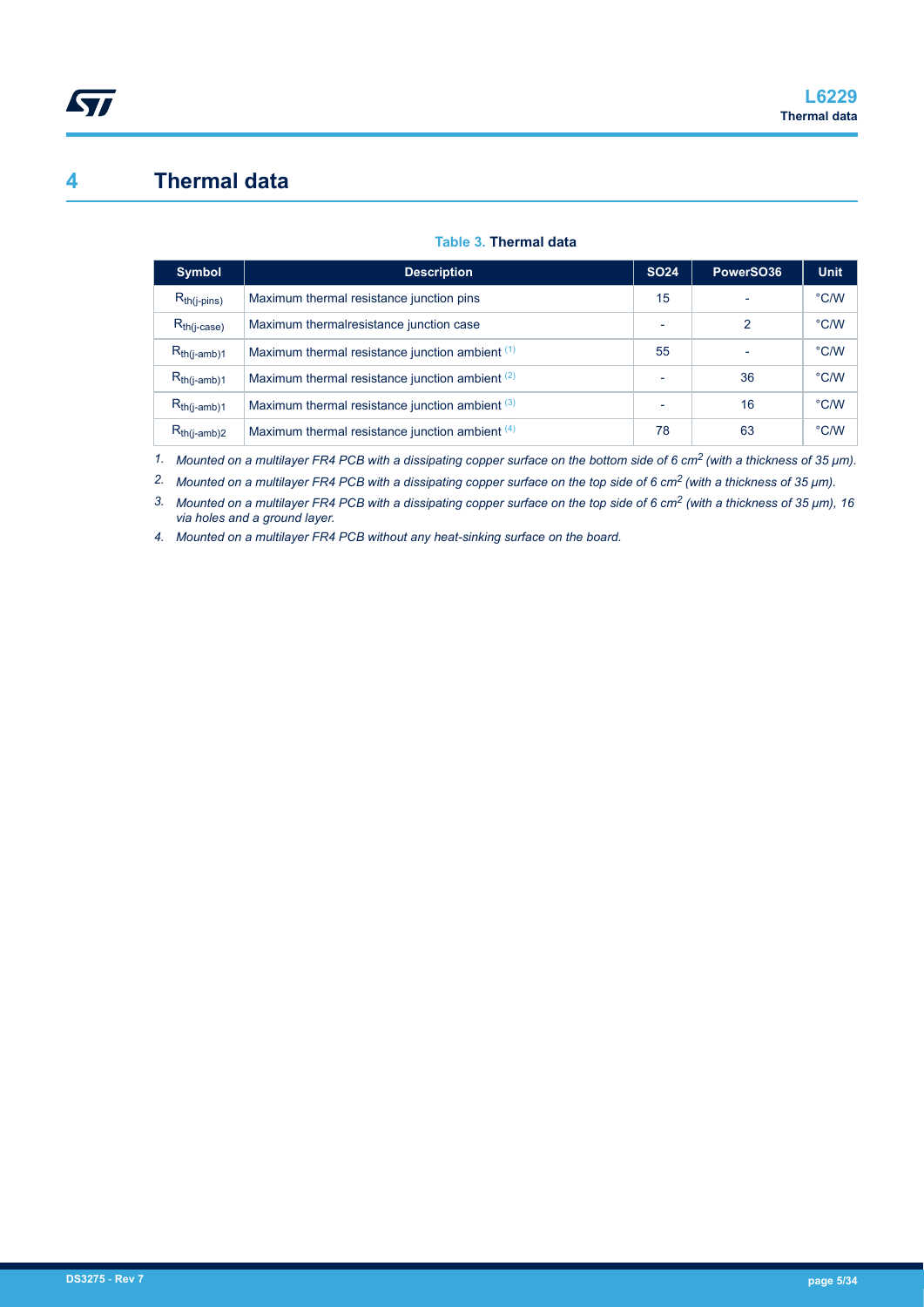## **5 Pin connections**



**SO24 PowerSO36** (1)

*1. The slug is internally connected to pins 1, 18, 19 and 36 (GND pins).*

|                 | Package       |                           |                      |                                                                                                                                                                                                                    |  |  |  |  |
|-----------------|---------------|---------------------------|----------------------|--------------------------------------------------------------------------------------------------------------------------------------------------------------------------------------------------------------------|--|--|--|--|
| <b>SO24</b>     | PowerSO36     | Pin name                  | <b>Type</b>          | <b>Function</b>                                                                                                                                                                                                    |  |  |  |  |
| Pin no.         | Pin no.       |                           |                      |                                                                                                                                                                                                                    |  |  |  |  |
| 1               | 10            | $H_1$                     | Sensor input         | Single ended Hall effect sensor input 1.                                                                                                                                                                           |  |  |  |  |
| 2               | 11            | <b>DIAG</b>               | Open drain<br>output | Overcurrent detection and thermal protection pin. An internal open<br>drain transistor pulls to GND when an overcurrent on one of the high-<br>side MOSFET is detected or during thermal protection.               |  |  |  |  |
| 3               | 12            | <b>SENSE</b> <sub>A</sub> | Power supply         | Half-bridge 1 and half-bridge 2 source pin. This pin must be connected<br>together with pin SENSE <sub>B</sub> to power ground through a sensing power<br>resistor.                                                |  |  |  |  |
| 4               | 13            | <b>RCOFF</b>              | RC pin               | RC network pin. A parallel RC network connected between this pin and<br>ground sets the current controller OFF-time.                                                                                               |  |  |  |  |
| 5               | 15            | OUT <sub>1</sub>          | Power output         | Output 1                                                                                                                                                                                                           |  |  |  |  |
| 6, 7, 18,<br>19 | 1, 18, 19, 36 | <b>GND</b>                | <b>GND</b>           | Ground terminals. On SO24 package, these pins are also used for<br>heat dissipation toward the PCB. On PowerSO36 package the slug is<br>connected on these pins.                                                   |  |  |  |  |
| 8               | 22            | <b>TACHO</b>              | Open drain<br>output | Frequency-to-voltage open drain output. Every pulse from pin $H_1$ is<br>shaped as a fixed and adjustable length pulse.                                                                                            |  |  |  |  |
| 9               | 24            | <b>RCPULSE</b>            | RC pin               | RC network pin. A parallel RC network connected between this pin<br>and ground sets the duration of the monostable pulse used for the<br>frequency-to-voltage converter.                                           |  |  |  |  |
| 10              | 25            | <b>SENSE<sub>R</sub></b>  | Power supply         | Half-bridge 3 source pin. This pin must be connected together with pin<br>$SENSEA$ to power ground through a sensing power resistor. At this pin<br>also the inverting input of the sense comparator is connected. |  |  |  |  |
| 11              | 26            | <b>FWD/REV</b>            | Logic input          | Selects the direction of the rotation. HIGH logic level sets forward<br>operation, whereas LOW logic level sets reverse operation. If not used,<br>it has to be connected to GND or +5 V.                          |  |  |  |  |

**Table 4. Pin functions**

<span id="page-5-0"></span>ST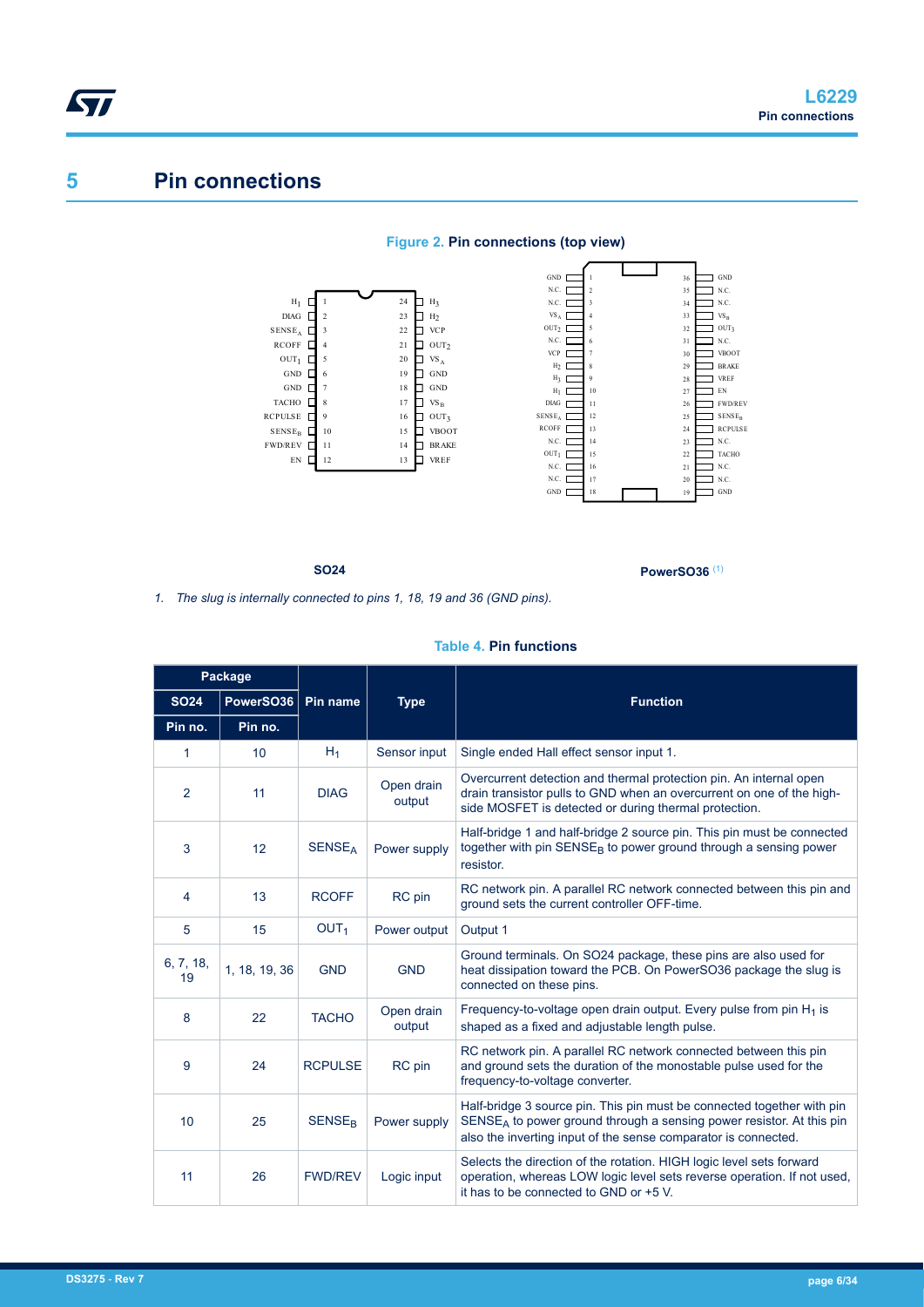|             | Package        |                  |                   |                                                                                                                                                              |
|-------------|----------------|------------------|-------------------|--------------------------------------------------------------------------------------------------------------------------------------------------------------|
| <b>SO24</b> | PowerSO36      | Pin name         | <b>Type</b>       | <b>Function</b>                                                                                                                                              |
| Pin no.     | Pin no.        |                  |                   |                                                                                                                                                              |
| 12          | 27             | <b>EN</b>        | Logic input       | Chip enable. LOW logic level switches OFF all power MOSFET. If not<br>used, it has to be connected to +5 V.                                                  |
| 13          | 28             | <b>VREF</b>      | Logic input       | Current controller reference voltage. Do not leave this pin open or<br>connect to GND.                                                                       |
| 14          | 29             | <b>BRAKE</b>     | Logic input       | Brake input pin. LOW logic level switches ON all high-side power<br>MOSFET, implementing the brake function. If not used, it has to be<br>connected to +5 V. |
| 15          | 30             | <b>VBOOT</b>     | Supply<br>voltage | Bootstrap voltage needed for driving the upper power MOSFETs.                                                                                                |
| 16          | 32             | OUT <sub>3</sub> | Power output      | Output 3.                                                                                                                                                    |
| 17          | 33             | VS <sub>B</sub>  | Power supply      | Half-bridge 3 power supply voltage. It must be connected to the supply<br>voltage together with pin VSA.                                                     |
| 20          | 4              | <b>VSA</b>       | Power supply      | Half-bridge 1 and half-bridge 2 power supply voltage. It must be<br>connected to the supply voltage together with pin VS <sub>B</sub> .                      |
| 21          | 5              | OUT <sub>2</sub> | Power output      | Output 2.                                                                                                                                                    |
| 22          | $\overline{7}$ | <b>VCP</b>       | Output            | Charge pump oscillator output.                                                                                                                               |
| 23          | 8              | H <sub>2</sub>   | Sensor input      | Single ended Hall effect sensor input 2.                                                                                                                     |
| 24          | 9              | $H_3$            | Sensor input      | Single ended Hall effect sensor input 3.                                                                                                                     |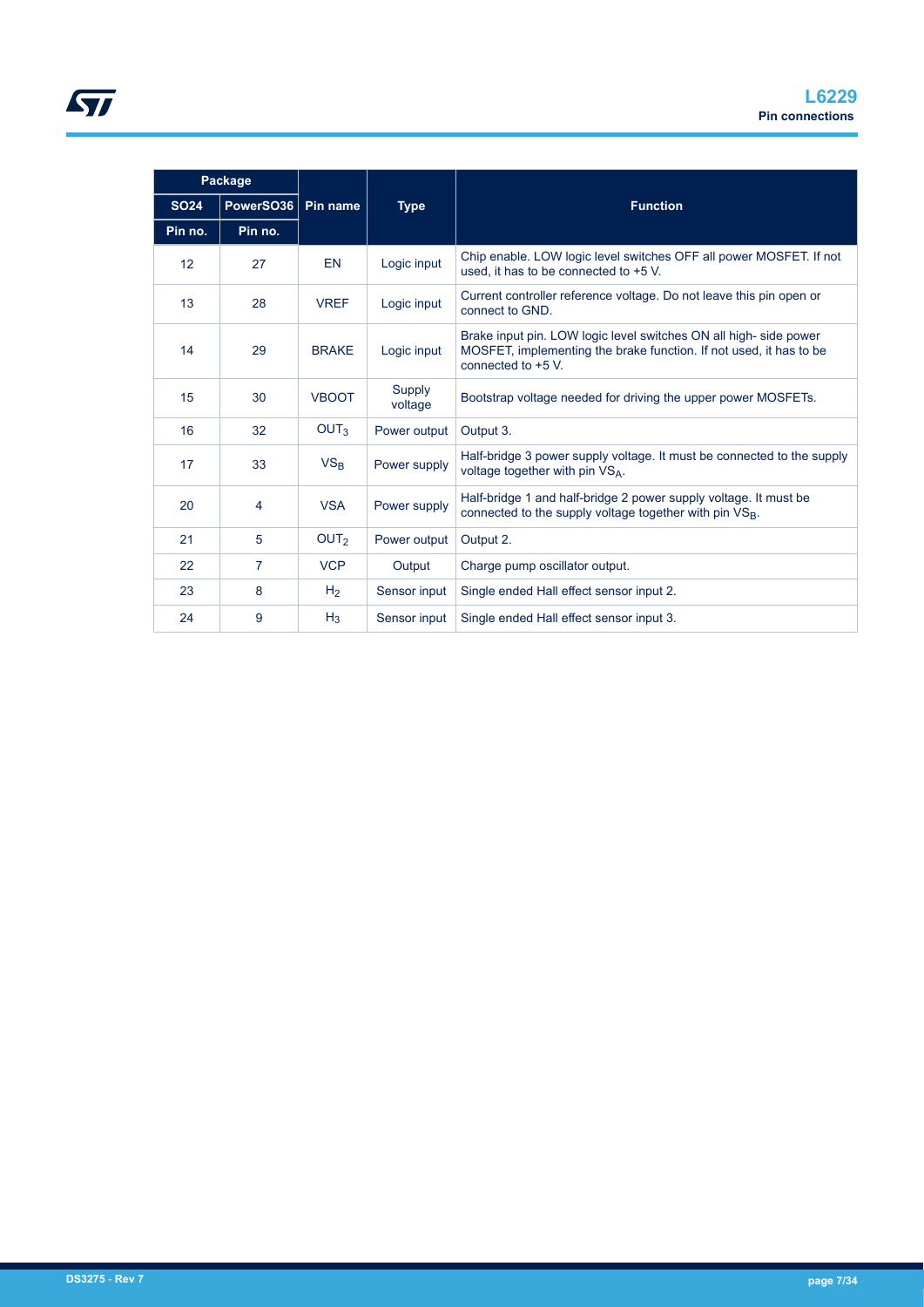## **6 Electrical characteristics**

<span id="page-7-0"></span> $\sqrt{2}$ 

#### **Table 5. Electrical characteristics**

Test conditions:  $V_S = 48$  V,  $T_{amb} = 25$  °C, unless otherwise specified)

| <b>Symbol</b>               | $\cdots$ , allip<br>$\sigma$ , annous other muss opposition,<br><b>Parameter</b> | <b>Test conditions</b>                                            | Min.                     | Typ.                     | Max.                     | <b>Unit</b> |
|-----------------------------|----------------------------------------------------------------------------------|-------------------------------------------------------------------|--------------------------|--------------------------|--------------------------|-------------|
| $V_{\text{Sth}(\text{ON})}$ | Turn ON threshold                                                                |                                                                   | 5.8                      | 6.3                      | 6.8                      | $\vee$      |
| $V_{\text{Sth(OFF)}}$       | Turn OFF threshold                                                               |                                                                   | 5                        | 5.5                      | 6                        | V           |
| $\mathsf{I}_\mathsf{S}$     | Quiescent supply current                                                         | All bridges OFF;<br>T <sub>J</sub> = -25 to 125 °C <sup>(1)</sup> | ÷                        | 5                        | 10                       | mA          |
| $T_{J(OFF)}$                | Thermal shutdown temperature                                                     |                                                                   | ä,                       | 165                      | ÷,                       | $^{\circ}C$ |
|                             | <b>Output DMOS transistors</b>                                                   |                                                                   |                          |                          |                          |             |
| $R_{DS(ON)}$                | High-side + low-side switch ON resistance                                        | $T_J = 25 °C$                                                     | ä,                       | 1.47                     | 1.69                     | Ω           |
|                             |                                                                                  | $T_J = 125 °C^{(2)}$                                              | ÷,                       | 2.35                     | 2.70                     | Ω           |
| $I_{DSS}$                   | Leakage current                                                                  | $EN = low$ ; OUT = $V_{CC}$                                       | $\overline{\phantom{a}}$ | ä,                       | $\overline{2}$           | mA          |
|                             |                                                                                  | $EN = low$ ; $OUT = GND$                                          | $-0.3$                   | $\overline{\phantom{0}}$ | ÷,                       | mA          |
|                             | <b>Source drain diodes</b>                                                       |                                                                   |                          |                          |                          |             |
| <b>V<sub>SD</sub></b>       | Forward ON voltage                                                               | $I_{SD} = 1.4 A$ , EN = low                                       | ä,                       | 1.15                     | 1.3                      | $\vee$      |
| $t_{rr}$                    | Reverse recovery time                                                            | $I_f = 1.4 A$                                                     | $\blacksquare$           | 300                      | $\blacksquare$           | ns          |
| $t_{fr}$                    | Forward recovery time                                                            |                                                                   | $\overline{\phantom{a}}$ | 200                      | $\overline{\phantom{a}}$ | ns          |
|                             | Logic input (H1, H2, H3, EN, FWD/REV, BRAKE)                                     |                                                                   |                          |                          |                          |             |
| $V_{IL}$                    | Low level logic input voltage                                                    |                                                                   | $-0.3$                   | L,                       | 0.8                      | $\vee$      |
| V <sub>IH</sub>             | High level logic input voltage                                                   |                                                                   | $\overline{2}$           | L,                       | 7                        | V           |
| Ι <sub>ΙL</sub>             | Low level logic input current                                                    | GND logic input voltage                                           | $-10$                    | ÷,                       | ÷,                       | μA          |
| Iін                         | High level logic input current                                                   | 7V logic input voltage                                            | $\overline{\phantom{a}}$ | $\overline{\phantom{0}}$ | 10                       | μA          |
| $V_{th(ON)}$                | Turn-ON input threshold                                                          |                                                                   | ÷,                       | 1.8                      | 2.0                      | V           |
| $V_{th(OFF)}$               | Turn-OFF input threshold                                                         |                                                                   | 0.8                      | 1.3                      | ä,                       | V           |
| <b>VthHYS</b>               | Input thresholds hysteresis                                                      |                                                                   | 0.25                     | 0.5                      | ÷,                       | V           |
|                             | <b>Switching characteristics</b>                                                 |                                                                   |                          |                          |                          |             |
| $t_{D(on)EN}$               | Enable to out turn-ON delay time <sup>(2)</sup>                                  | $I_{\text{LOAD}}$ = 1.4 A, resistive load                         | 500                      | 650                      | 800                      | ns          |
| $t_{D(off)EN}$              | Enable to out turn-OFF delay time <sup>(2)</sup>                                 | $I_{\text{LOAD}}$ = 1.4 A, resistive load                         | 500                      | L,                       | 1000                     | ns          |
| $t_{D(0n)IN}$               | Other logic inputs to output turn-ON delay time                                  | $I_{LOAD}$ = 1.4 A, resistive load                                | L,                       | 1.6                      |                          | μs          |
| $t_{D(off)IN}$              | Other logic inputs to out turn-OFF delay time                                    | $I1$ $_{\text{OAD}}$ = 1.4 A, resistive load                      | ä,                       | 800                      | ä,                       | ns          |
| t <sub>RISE</sub>           | Outputrise time (2)                                                              | $I_{\text{LOAD}}$ = 1.4 A, resistive load                         | 40                       | ÷,                       | 250                      | ns          |
| t <sub>FALL</sub>           | Outputfall time (2)                                                              | $I_{\text{LOAD}}$ = 1.4 A, resistive load                         | 40                       | ÷                        | 250                      | ns          |
| $t_{DT}$                    | Deadtime                                                                         |                                                                   | 0.5                      | $\mathbf{1}$             | $\blacksquare$           | μs          |
| $f_{\rm CP}$                | Charge pump frequency                                                            | T <sub>J</sub> = -25 to 125 °C <sup>(1)</sup>                     | $\Box$                   | 0.6                      | 1                        | MHz         |
|                             | <b>PWM comparator and monostable</b>                                             |                                                                   |                          |                          |                          |             |
| <b>IRCOFF</b>               | Source current at pin RC <sub>OFF</sub>                                          | $V_{\text{ROFF}}$ = 2.5 V                                         | 3.5                      | 5.5                      | ÷,                       | mA          |
| <b>VOFFSET</b>              | Offset voltage on sense comparator                                               | $V_{ref}$ = 0.5 V                                                 | $\overline{\phantom{a}}$ | ±5                       | $\overline{\phantom{a}}$ | mV          |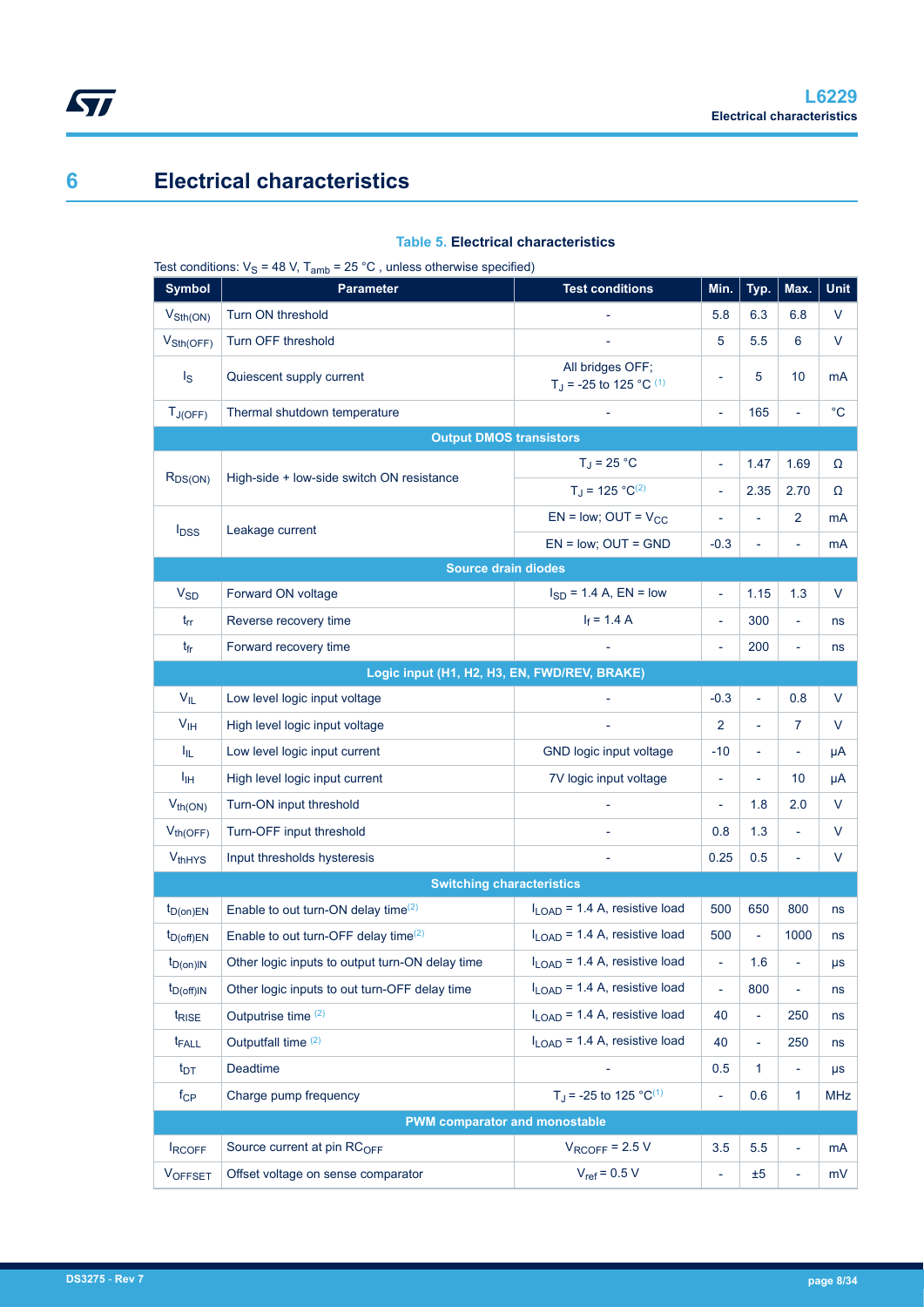<span id="page-8-0"></span>

| Symbol             | Parameter                                  | <b>Test conditions</b>                                      | Min.                     | Typ.                     | Max.                     | Unit    |
|--------------------|--------------------------------------------|-------------------------------------------------------------|--------------------------|--------------------------|--------------------------|---------|
| t <sub>prop</sub>  | Turn OFF propagation delay <sup>(3)</sup>  | $V_{ref}$ = 0.5 V                                           | ٠                        | 500                      | ٠                        | ns      |
| t <sub>blank</sub> | Internal blanking time on sense comparator |                                                             | $\overline{\phantom{0}}$ | 1                        | ٠                        | μs      |
| $t_{ON(min)}$      | Minimum on time                            | $\overline{\phantom{a}}$                                    | $\overline{\phantom{a}}$ | 2.5                      | 3                        | $\mu s$ |
| $t_{\text{OFF}}$   |                                            | $R_{\text{OFF}}$ = 20 k $\Omega$ ; $C_{\text{OFF}}$ = 1 nF  | $\sim$                   | 13                       | $\overline{\phantom{a}}$ | $\mu s$ |
|                    | PWM recirculation time                     | $R_{\text{OFF}}$ = 100 k $\Omega$ ; $C_{\text{OFF}}$ = 1 nF | $\equiv$                 | 61                       | ٠                        | $\mu s$ |
| <b>IBIAS</b>       | Input bias current at pin VREF             |                                                             | $\overline{\phantom{0}}$ | $\overline{\phantom{a}}$ | 10                       | μA      |
|                    | <b>TACHO</b> monostable                    |                                                             |                          |                          |                          |         |
| <b>RCPULSE</b>     | Source current at pin RCPULSE              | $V_{\text{RCPULSE}}$ = 2.5 V                                | 3.5                      | 5.5                      | $\overline{a}$           | mA      |
|                    |                                            |                                                             |                          |                          |                          |         |

| <b>t</b> PULSE        | Monostable of time                          | $R_{\text{PIII}}$ = 20 k $\Omega$ ; $C_{\text{PIII}}$ = 1 nF             | ٠                        | 12  | ٠    | ms             |  |
|-----------------------|---------------------------------------------|--------------------------------------------------------------------------|--------------------------|-----|------|----------------|--|
|                       |                                             | $R_{\text{PUI}} = 100 \text{ k}\Omega$ ; $C_{\text{PUI}} = 1 \text{ nF}$ | $\overline{\phantom{0}}$ | 60  | ٠    | ms             |  |
| RTACHO                | Open drain ON resistance                    | $\overline{\phantom{0}}$                                                 | 40                       | 60  | Ω    |                |  |
|                       | <b>Overcurrent detection and protection</b> |                                                                          |                          |     |      |                |  |
| <b>ISOVER</b>         | Supply overcurrent protection threshold     | T <sub>J</sub> = -25 to 125 °C <sup>(1)</sup>                            | $\overline{2}$           | 2.8 | 3.55 | $\overline{A}$ |  |
| ROPDR                 | Open drain ON resistance                    | $I_{DIAG}$ = 4 mA                                                        | $\overline{\phantom{a}}$ | 40  | 60   | $\Omega$       |  |
| $I_{OH}$              | OCD high level leakage current              | $V_{DIAG} = 5 V$                                                         | $\overline{\phantom{0}}$ | 1   | ÷,   | μA             |  |
| $to$ CD(ON)           | OCD turn-ON delay time $(4)$                | $I_{DIAG}$ = 4mA; $C_{DIAG}$ < 100 pF                                    | $\overline{\phantom{a}}$ | 200 | ٠    | ns             |  |
| $t_{\text{OCD(OFF)}}$ | OCD turn-OFF delay time $(4)$               | $I_{DIAG}$ = 4mA; $C_{DIAG}$ < 100 pF                                    | $\overline{\phantom{a}}$ | 100 | ٠    | ns             |  |

*1. Tested at 25 °C in a restricted range and guaranteed by characterization.*

*2. See Figure 3: Switching characteristic definition.*

*3. Measured applying a voltage of 1 V to pin SENSE and a voltage drop from 2 V to 0 V to pin VREF.*

*4. See [Figure 4](#page-9-0): Overcurrent detection timing definition.*



**Figure 3. Switching characteristic definition**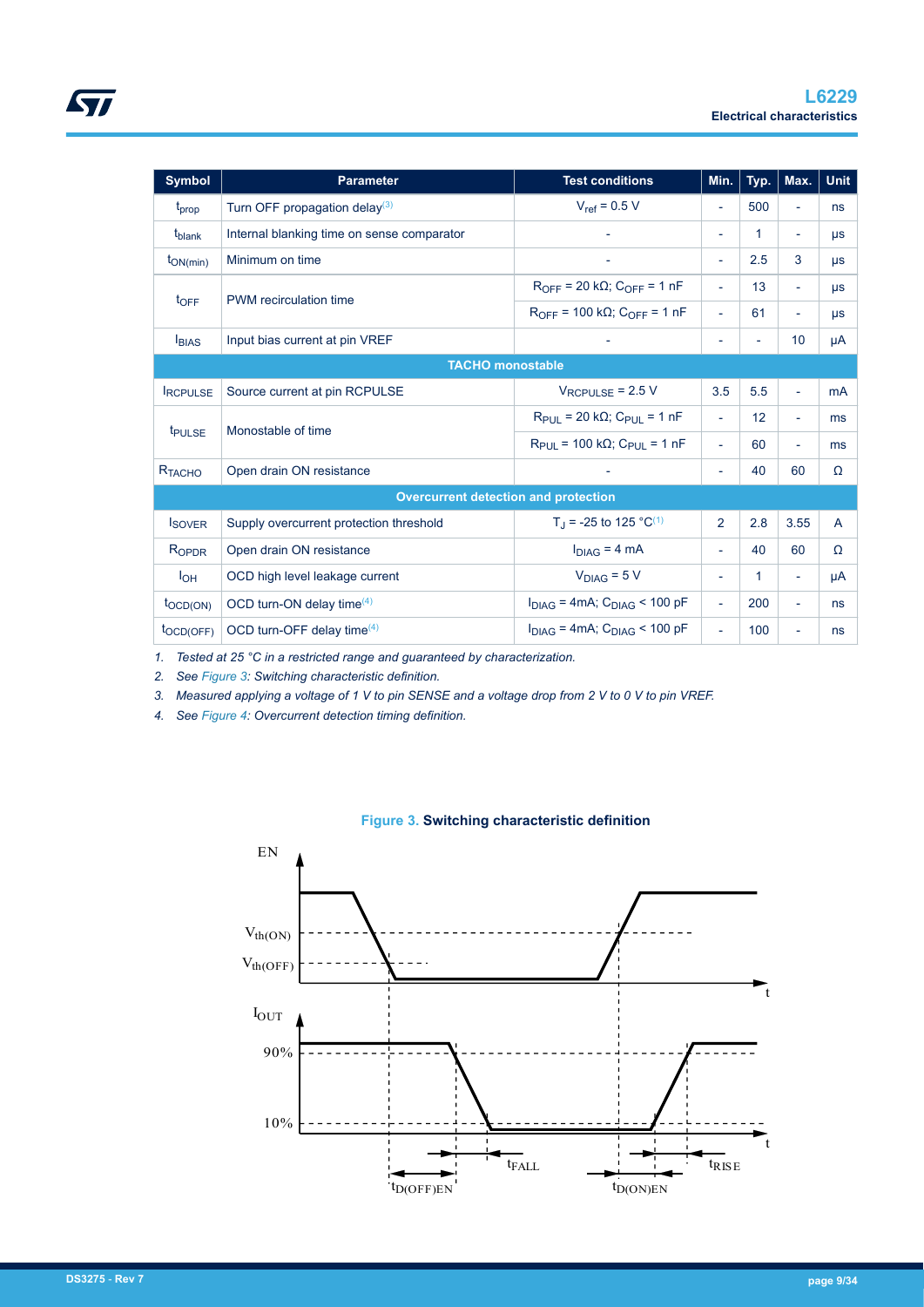<span id="page-9-0"></span>

**Figure 4. Overcurrent detection timing definition**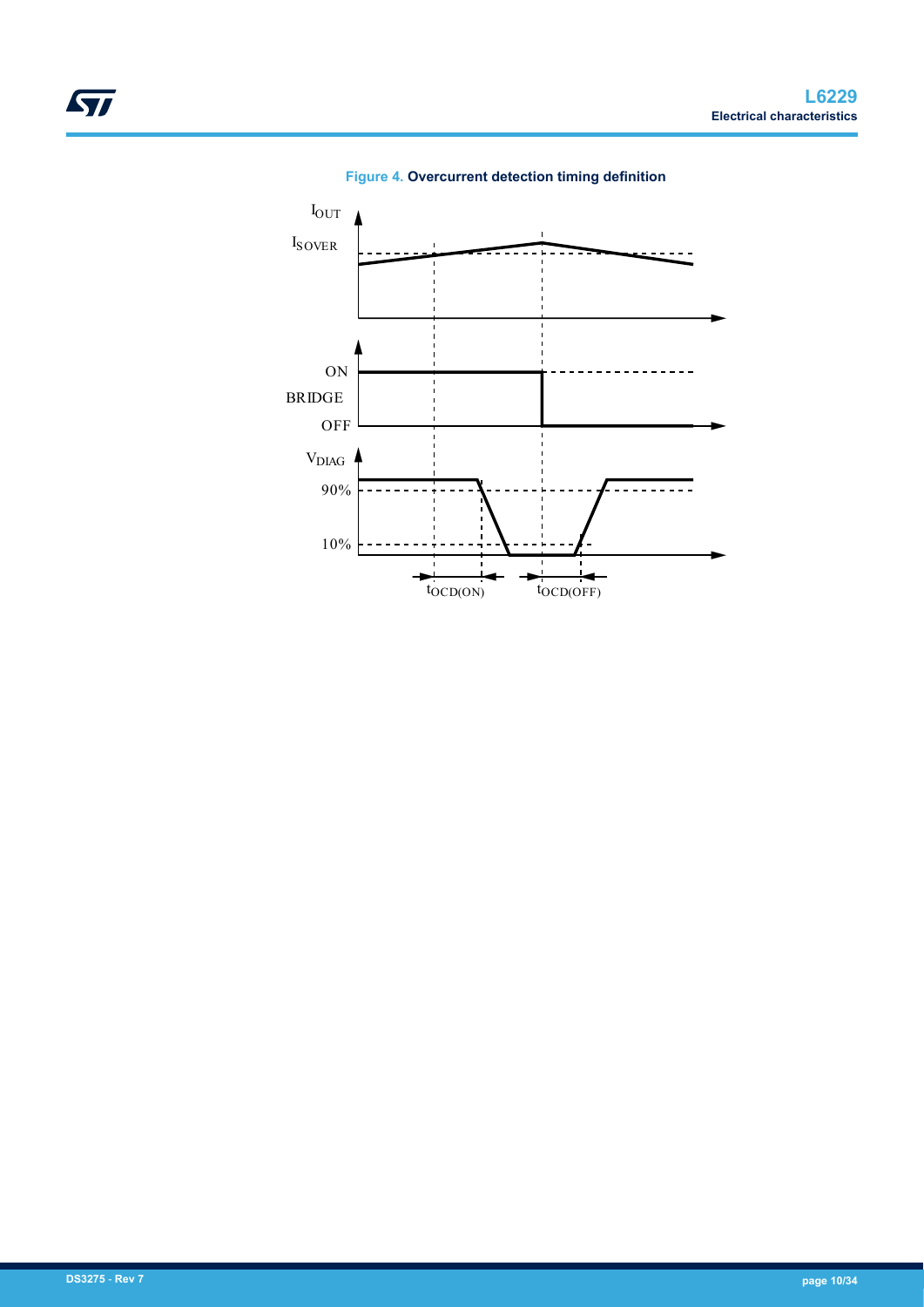## **7 Circuit description**

<span id="page-10-0"></span>57

### **7.1 Power stages and charge pump**

The L6229 device integrates a 3-phase bridge, which consists of 6 power MOSFETs connected as shown in [Block](#page-1-0) [diagram](#page-1-0) . Each power MOS has an R<sub>DS(ON)</sub> = 0.73  $\Omega$  (typical value at 25 °C) with intrinsic fast free-wheeling diode. Switching patterns are generated by the PWM current controller and the Hall effect sensor decoding logic (see [Section 8 PWM current control](#page-12-0) and [Section 10 Decoding logic](#page-16-0)). Cross conduction protection is implemented by using a deadtime ( $t_{DT}$  = 1 µs typical value) set by internal timing circuit between the turn off and turn on of two power MOSFETs in one leg of a bridge.

Pins  $VS_A$  and  $VS_B$  must be connected together to the supply voltage ( $V_S$ ).

Using N-channel power MOS for the upper transistors in the bridge requires a gate drive voltage above the power supply voltage.

The bootstrapped supply ( $V_{\text{BOOT}}$ ) is obtained through an internal oscillator and few external components to realize a charge pump circuit as shown in Figure 5. The oscillator output (pin VCP) is a square wave at 600 kHz (typically) with 10 V amplitude. Recommended values/part numbers for the charge pump circuit are shown in Table 6.

#### **Table 6. Charge pump external component values**

| Component         | Value            |
|-------------------|------------------|
| $C_{\text{BOOT}}$ | 220 nF           |
| $C_{\mathsf{P}}$  | 10 <sub>nF</sub> |
| $R_{\rm P}$       | 100 $\Omega$     |
| $D_1$             | 1N4148           |
| D <sub>2</sub>    | 1N4148           |

#### **Figure 5. Charge pump circuit**

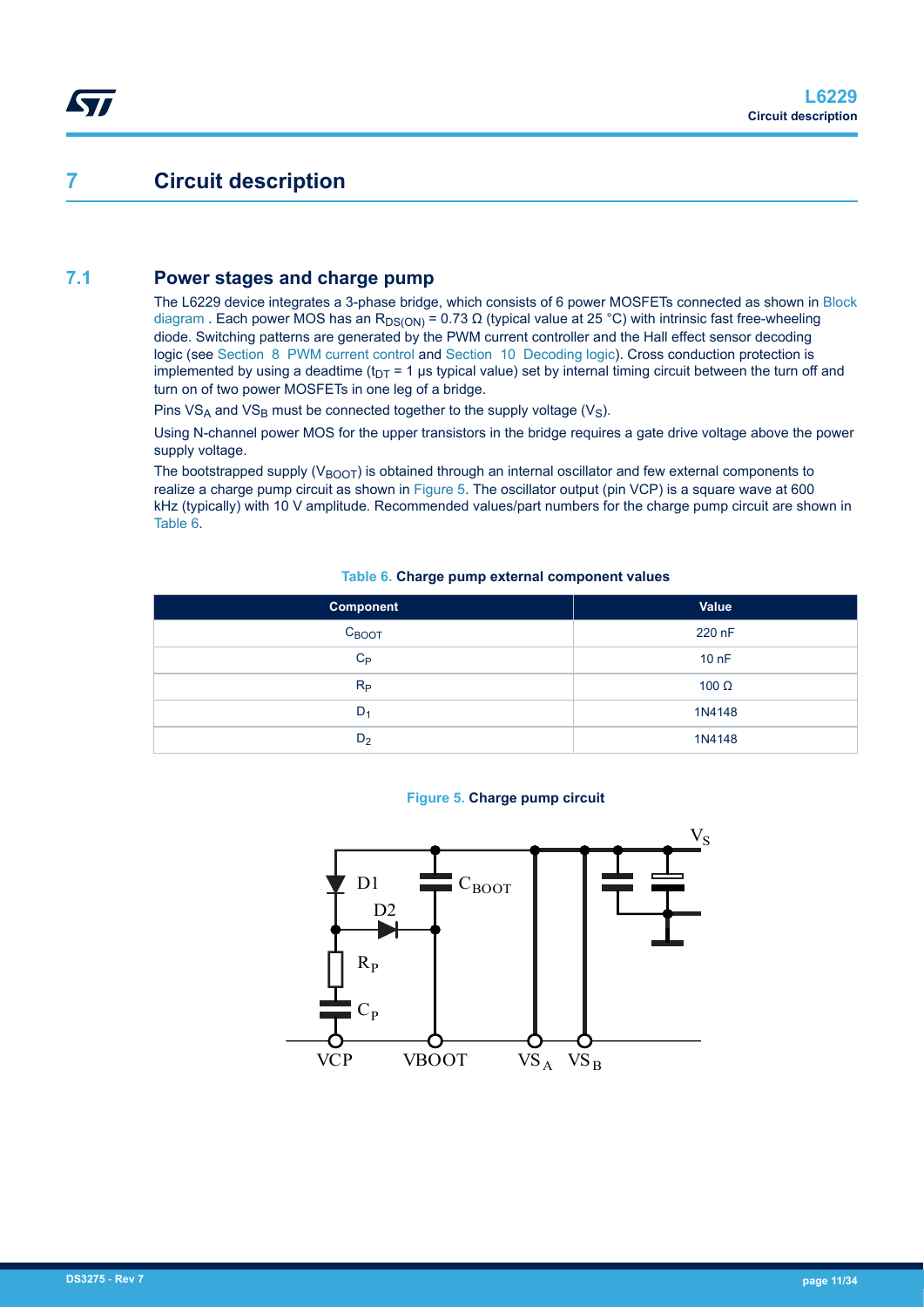### <span id="page-11-0"></span>**7.2 Logic inputs**

Pins FWD/REV, BRAKE, EN,  $H_1$ ,  $H_2$  and  $H_3$  are TTL/CMOS compatible logic inputs. The internal structure is shown in Figure 6. Typical value for turn-ON and turn-OFF thresholds are respectively  $V_{th(ON)} = 1.8$  V and  $V_{th(OFF)} = 1.3 V.$ 

Pin EN (enable) may be used to implement overcurrent and thermal protection by connecting it to the open collector DIAG output. If the protection and an external disable function are both desired, the appropriate connection must be implemented. When the external signal is from an open collector output, the circuit in Figure 7 can be used.

For external circuits that are push-pull outputs the circuit in Figure 8 could be used. The resistor  $R_{EN}$  should be chosen in the range from 2.2 kΩ to 180 kΩ.

Recommended values for R<sub>EN</sub> and C<sub>EN</sub> are respectively 100 kΩ and 5.6 nF. More information for selecting the values can be found [Section 12 Non-dissipative overcurrent detection and protection](#page-20-0).



**Figure 6. Logic input internal structure**

**Figure 7. Pin EN open collector driving**



#### **Figure 8. Pin EN push-pull driving**

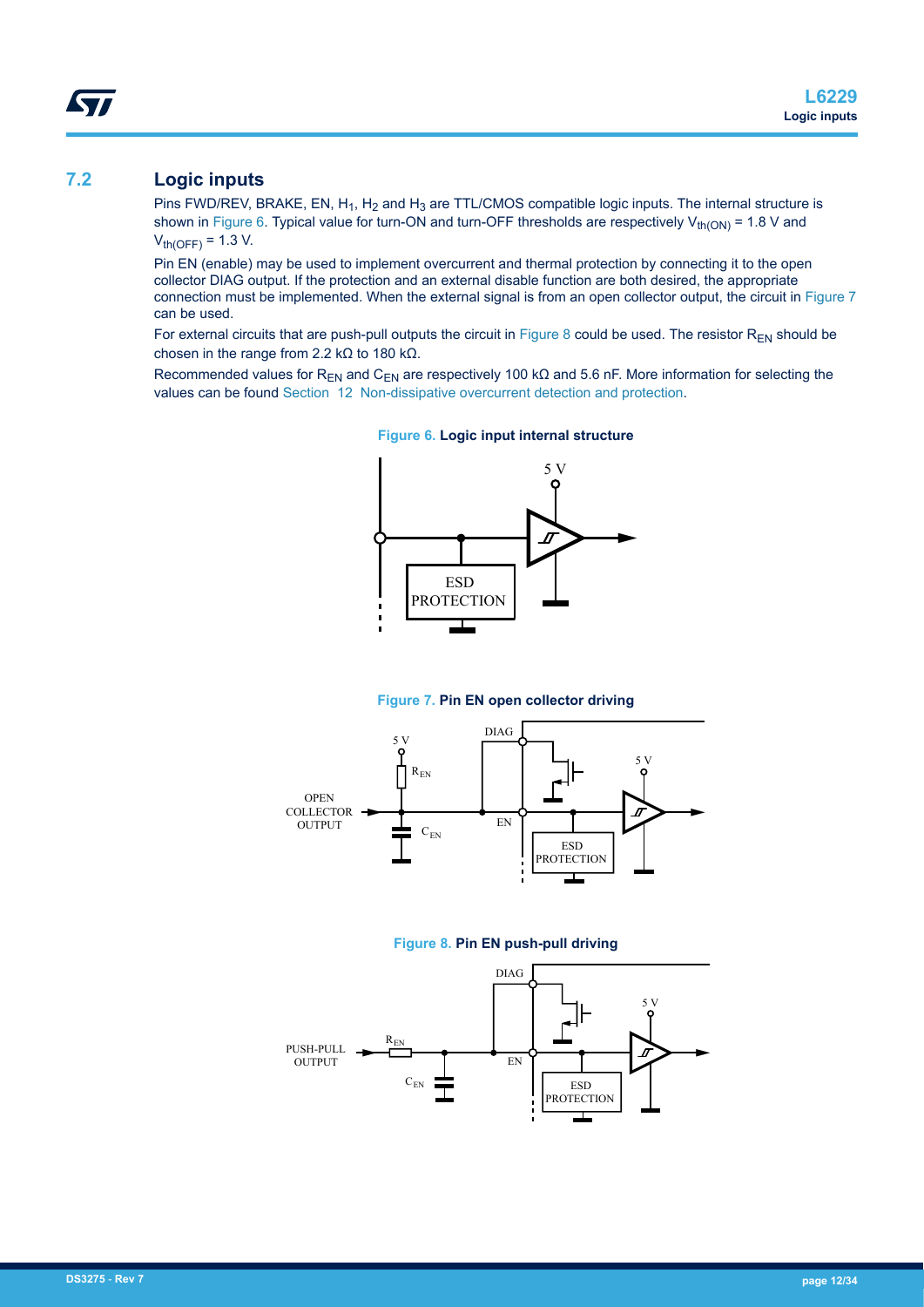### <span id="page-12-0"></span>**8 PWM current control**

The L6229 device includes a constant off time PWM current controller. The current control circuit senses the bridge current by sensing the voltage drop across an external sense resistor connected between the source of the three lower power MOS transistors and ground, as shown in Figure 9. As the current in the motor increases the voltage across the sense resistor increases proportionally. When the voltage drop across the sense resistor becomes greater than the voltage at the reference input pin VREF the sense comparator triggers the monostable switching the bridge off. The power MOS remains off for the time set by the monostable and the motor current recirculates around the upper half of the bridge in slow decay mode as described in [Section 9 Slow decay](#page-15-0) [mode.](#page-15-0) When the monostable times out, the bridge will again turn on. Since the internal deadtime, used to prevent cross conduction in the bridge, delays the turn on of the power MOS, the effective off time  $t_{\text{OFF}}$  is the sum of the monostable time plus the deadtime.

[Figure 10](#page-13-0) shows the typical operating waveforms of the output current, the voltage drop across the sensing resistor, the pin RC voltage and the status of the bridge. More details regarding the synchronous rectification and the output stage configuration are included in [Section 9 Slow decay mode](#page-15-0).

Immediately after the power MOS turns on, a high peak current flows through the sense resistor due to the reverse recovery of the freewheeling diodes. The L6229 device provides a 1  $\mu$ s blanking time t<sub>BLANK</sub> that inhibits the comparator output so that the current spike cannot prematurely retrigger the monostable.



#### **Figure 9. PWM current controller simplified schematic**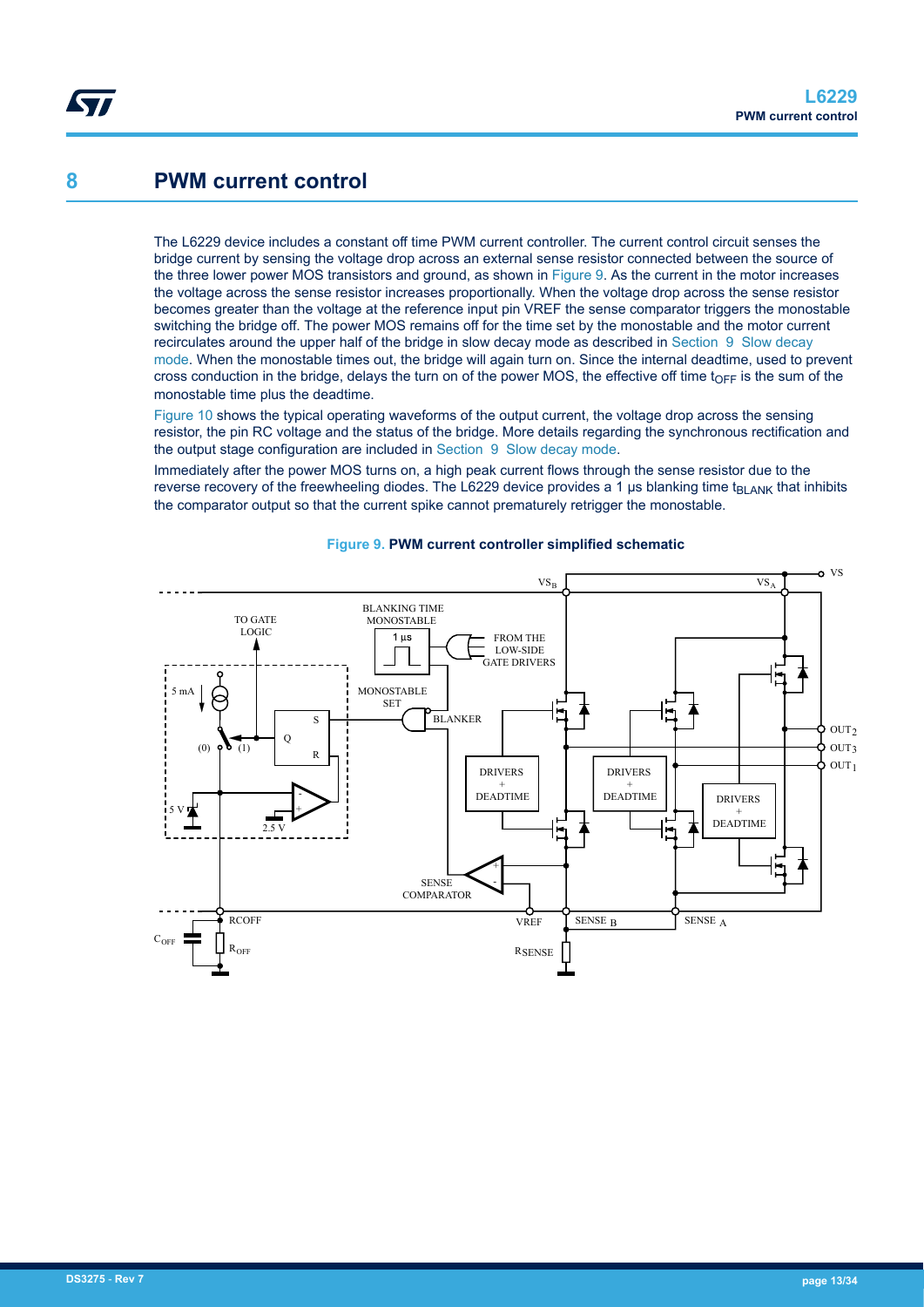<span id="page-13-0"></span>



[Figure 11](#page-14-0) shows the magnitude of the off time t<sub>OFF</sub> versus C<sub>OFF</sub> and R<sub>OFF</sub> values. It can be approximately calculated from the equations:

$$
t_{RCFALL} = 0.6 \cdot R_{OFF} \cdot C_{OFF}
$$
  
\n
$$
t_{OFF} = t_{RCFALL} + t_{DT} = 0.6 \cdot R_{OFF} \cdot C_{OFF} + t_{DT}
$$
 (1)

where  $R_{OFF}$  and  $C_{OFF}$  are the external component values and  $t_{DT}$  is the internally generated deadtime with:

$$
20k\Omega \le R_{OFF} \le 100 k\Omega
$$
  
0.47 nF  $\le C_{OFF} \le 100 nF$   

$$
t_{DT} = 1\mu s \quad \text{(tipical value)}
$$
 (2)

Therefore:

$$
t_{OFF} (MIN) = 6.6 \text{ } \mu s
$$
  

$$
t_{OFF} (MAX) = 6 \text{ } ms
$$
 (3)

These values allow a sufficient range of  $t_{OFF}$  to implement the drive circuit for most motors.

The capacitor value chosen for C<sub>OFF</sub> also affects the rise time t<sub>RCRISE</sub> of the voltage at the pin RCOFF. The rise time t<sub>RCRISE</sub> will only be an issue if the capacitor is not completely charged before the next time the monostable is triggered. Therefore, the on time  $t_{ON}$ , which depends by motors and supply parameters, has to be bigger than t<sub>RCRISE</sub> for allowing a good current regulation by the PWM stage. Furthermore, the on time t<sub>ON</sub> cannot be smaller than the minimum on time  $t_{ON(MIN)}$ .

$$
t_{ON} > t_{ON(MIN)} = 2.5\mu s \text{ (typ.value)}
$$
\n
$$
t_{ON} > t_{RCRISE} - t_{DT}
$$
\n
$$
t_{RCRISE} = 600 \cdot C_{OFF}
$$
\n(4)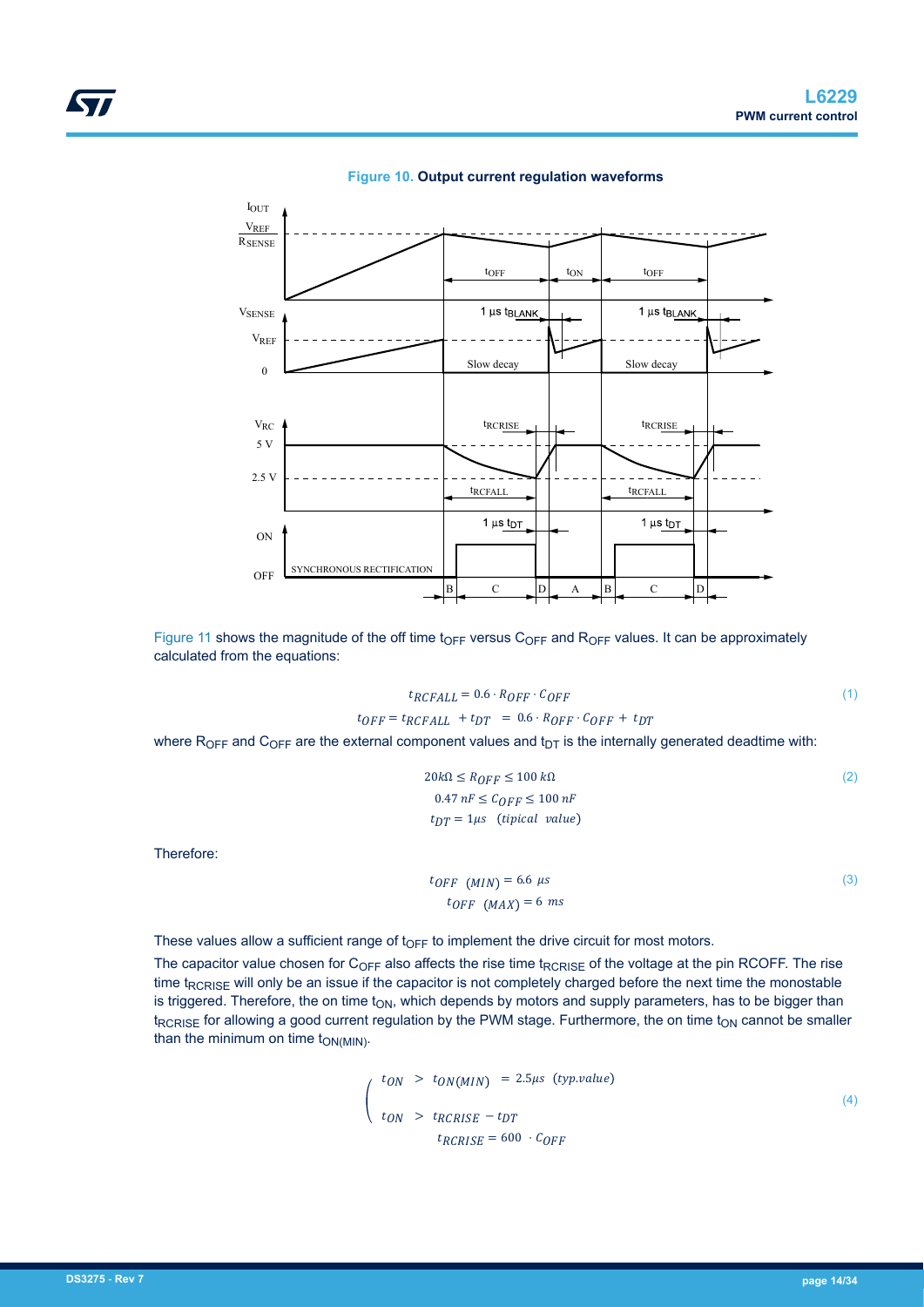<span id="page-14-0"></span>Figure 12 shows the lower limit for the on time  $t_{ON}$  for having a good PWM current regulation capacity. It has to be said that t<sub>ON</sub> is always bigger than t<sub>ON(MIN)</sub> because the device imposes this condition, but it can be smaller than  $t_{RCRISE}$  -  $t_{DT}$ . In this last case the device continues to work but the off time  $t_{OFF}$  is not more constant.

So, small  $C_{OFF}$  value gives more flexibility for the applications (allows smaller on time and, therefore, higher switching frequency), but, the smaller is the value for  $C_{OFF}$ , the more influential will be the noises on the circuit performance.

**Figure 11. tOFF versus COFF and ROFF**





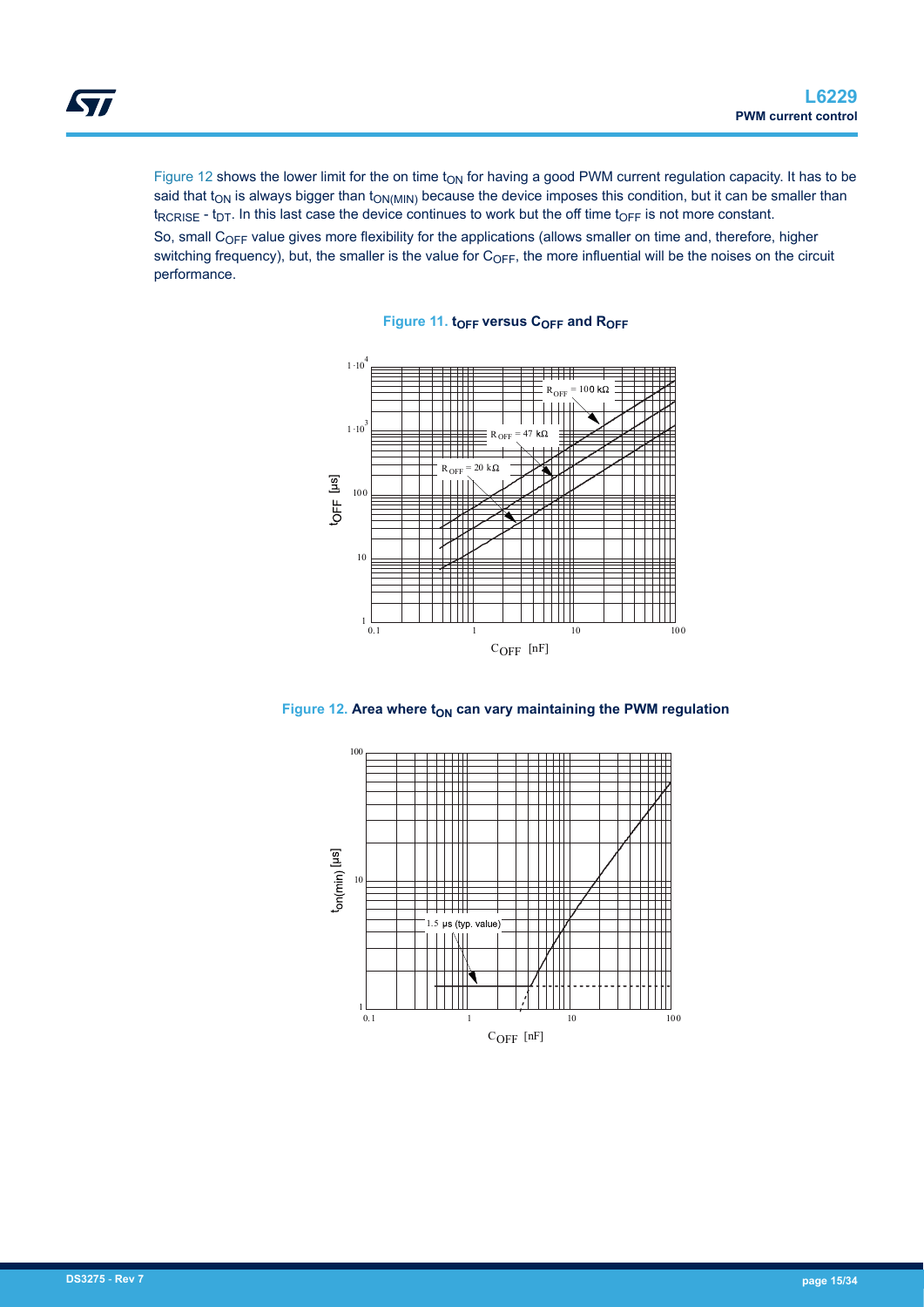## <span id="page-15-0"></span>**9 Slow decay mode**

Figure 13 shows the operation of the bridge in the slow decay mode during the off time. At any time only two legs of the 3-phase bridge are active, therefore only the two active legs of the bridge are shown in Figure 13 and the third leg will be off.

At the start of the off time, the lower power MOS is switched off and the current recirculates around the upper half of the bridge. Since the voltage across the coil is low, the current decays slowly. After the deadtime the upper power MOS is operated in the synchronous rectification mode reducing the impedance of the freewheeling diode and the related conducting losses. When the monostable times out, upper MOS that was operating the synchronous mode turns off and the lower power MOS is turned on again after some delay set by the deadtime to prevent cross conduction.



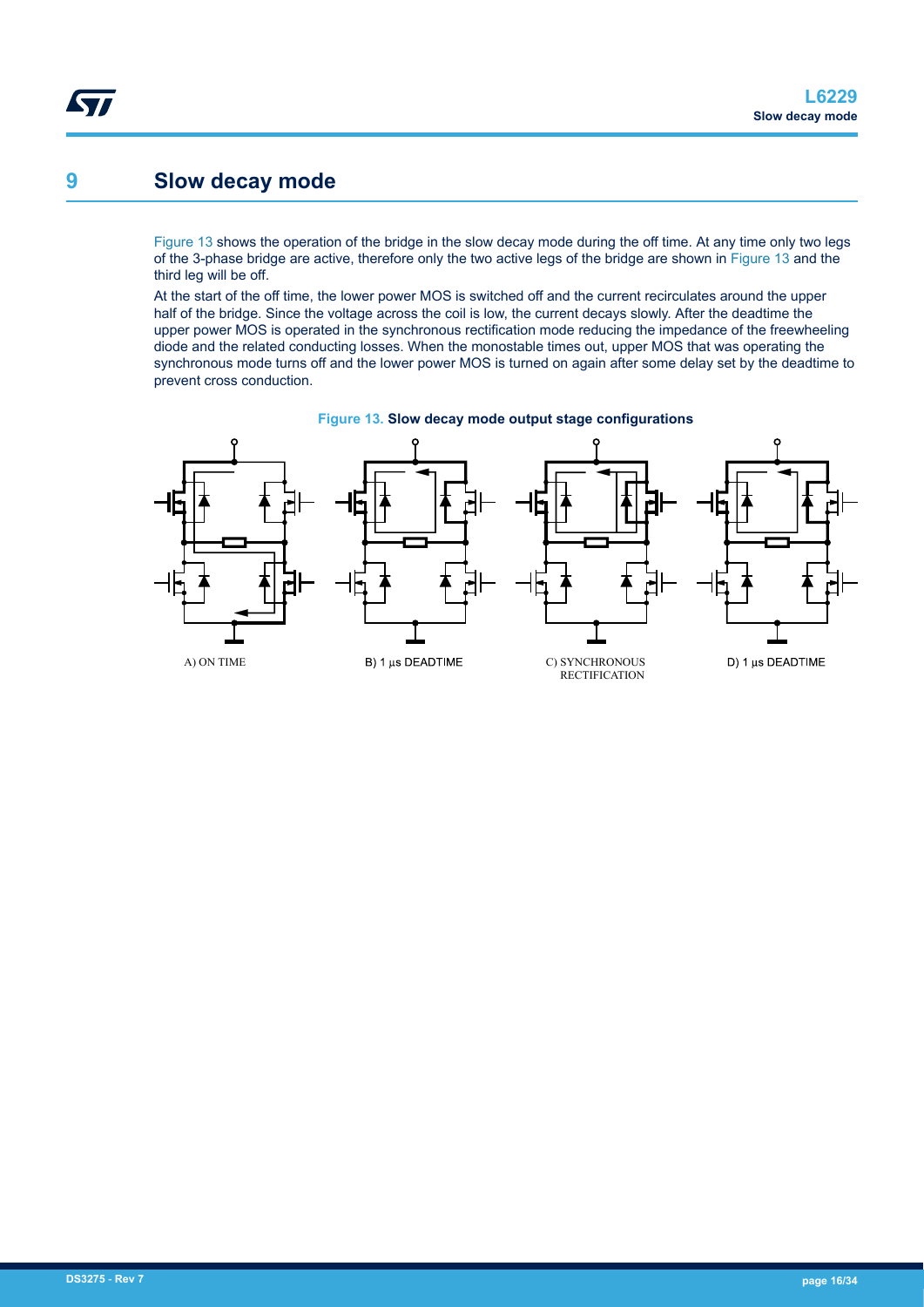## <span id="page-16-0"></span>**10 Decoding logic**

The decoding logic section is a combinatory logic that provides the appropriate driving of the 3-phase bridge outputs according to the signals coming from the three Hall effetct sensors that detect rotor position in a 3-phase BLDC motor.

This novel combinatory logic discriminates between the actual sensors position for sensors spaced at 60, 120, 240 and 300 electrical degrees. This decoding method allows the implementation of a universal IC without dedicating pins to select the sensor configuration.

There are eight possible input combinations for three sensor inputs. Six combinations are valid for rotor positions with 120 electrical degrees sensor phasing (see [Figure 14,](#page-17-0) positions 1, 2, 3a, 4, 5 and 6a) and six combinations are valid for rotor positions with 60 electrical degrees phasing (see [Figure 15,](#page-17-0) positions 1, 2, 3b, 4, 5 and 6b). Four of them are in common (1, 2, 4 and 5) whereas there are two combinations used only in 120 electrical degrees sensor phasing (3a and 6a) and two combinations used only in 60 electrical degrees sensor phasing (3b and 6b).

The decoder can drive motors with different sensor configuration simply by following Table 7. For any input configuration (H<sub>1</sub>, H<sub>2</sub> and H<sub>3</sub>) there is one output configuration (OUT<sub>1</sub>, OUT<sub>2</sub> and OUT<sub>3</sub>). The output configuration 3a is the same as 3b and analogously output configuration 6a is the same as 6b.

The sequence of the Hall codes for 300 electrical degrees phasing is the reverse of 60 and the sequence of the Hall codes for 240 phasing is the reverse of 120. So, by decoding the 60 and the 120 codes it is possible to drive the motor with all the four conventions by changing the direction set.

| Hall 120°        | $\overline{1}$    | $\overline{2}$    | 3a                | ×.                | 4                 | $5\phantom{.0}$   | 6a                | ÷                 |
|------------------|-------------------|-------------------|-------------------|-------------------|-------------------|-------------------|-------------------|-------------------|
| Hall 60°         | $\overline{1}$    | $\overline{2}$    | m.                | 3 <sub>b</sub>    | $\overline{4}$    | 5                 | ٠                 | 6 <sub>b</sub>    |
| $H_1$            | H                 | H                 | ш                 | H                 | ш                 | L                 | H                 | ц                 |
| H <sub>2</sub>   | ш                 | H                 | H                 | H                 | H                 | L                 | L                 | L.                |
| $H_3$            | L                 |                   | L                 | H                 | H                 | H                 | H                 | L                 |
| OUT <sub>1</sub> | Vs                | High Z            | <b>GND</b>        | <b>GND</b>        | <b>GND</b>        | High Z            | <b>Vs</b>         | Vs                |
| OUT <sub>2</sub> | High Z            | <b>Vs</b>         | <b>Vs</b>         | <b>Vs</b>         | High Z            | <b>GND</b>        | <b>GND</b>        | <b>GND</b>        |
| OUT <sub>3</sub> | <b>GND</b>        | <b>GND</b>        | High Z            | High Z            | Vs                | Vs                | High Z            | High Z            |
| Phasing          | $1 \Rightarrow 3$ | $2 \Rightarrow 3$ | $2 \Rightarrow 1$ | $2 \Rightarrow 1$ | $3 \Rightarrow 1$ | $3 \Rightarrow 2$ | $1 \Rightarrow 2$ | $1 \Rightarrow 2$ |

#### **Table 7. 60 and 120 electrical degree decoding logic in forward direction**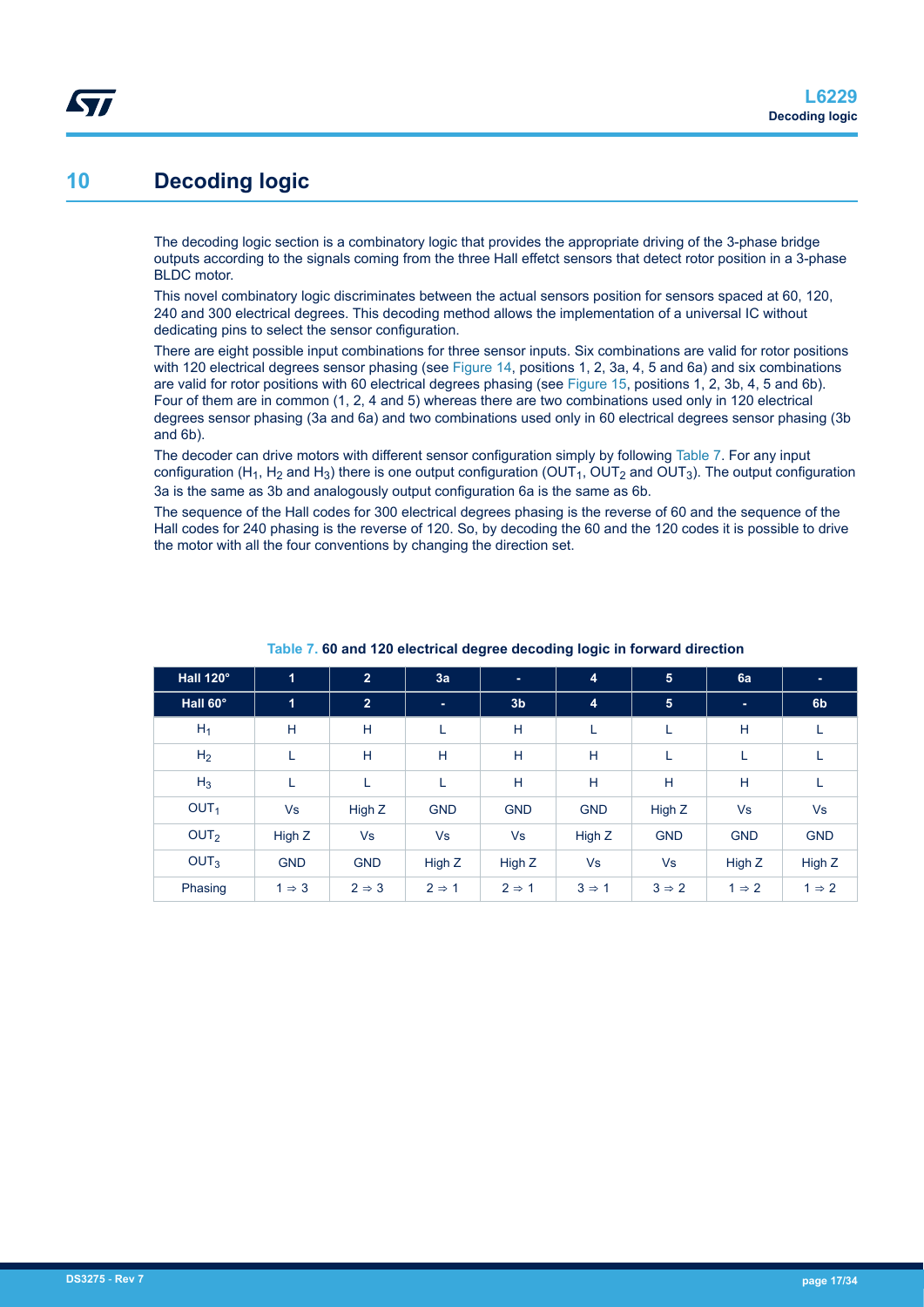

<span id="page-17-0"></span>

**Figure 15. 60° Hall sensor sequence**

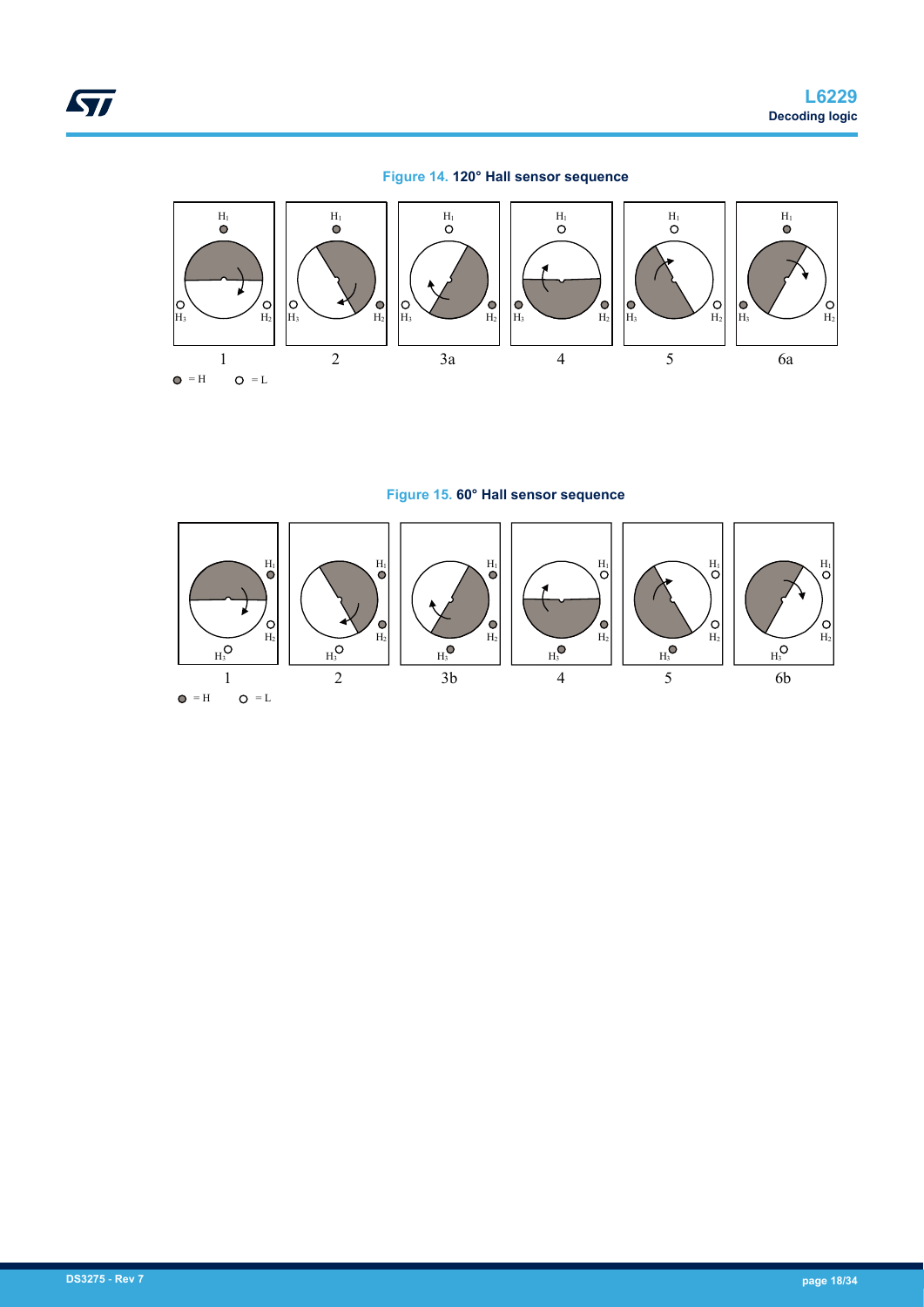### <span id="page-18-0"></span>**11 Tachometer**

A tachometer function consists of a monostable, with constant off time ( $t_{PULSE}$ ), whose input is one Hall effect signal  $(H_1)$ . It allows developing an easy speed control loop by using an external op amp, as shown in Figure 16. For component values refer to [Section 13 Application information.](#page-23-0)

The monostable output drives an open drain output pin (TACHO). At each rising edge of the Hall effect sensors H<sub>1</sub>, the monostable is triggered and the MOSFET connected to pin TACHO is turned off for a constant time t<sub>PULSE</sub> (see [Figure 17](#page-19-0)). The off time t<sub>PULSE</sub> can be set using the external RC network (R<sub>PUL</sub>, C<sub>PUL</sub>) connected to the pin RCPULSE.

[Figure 18](#page-19-0) gives the relation between  $t_{PULSE}$  and  $C_{PUL}$ ,  $R_{PUL}$ . We have approximately:

$$
tp_{ULSE} = 0.6 \cdot R_{PUL} \cdot C_{PUL} \tag{5}
$$

where C<sub>PUL</sub> should be chosen in the range from 1 nF to 100 nF and R<sub>PUL</sub> in the range from 20 kΩ to 100 kΩ.

By connecting the tachometer pin to an external pull-up resistor, the output signal average value  $V_M$  is proportional to the frequency of the Hall effect signal and, therefore, to the motor speed. This realizes a simple frequency-to-voltage converter. An op amp, configured as an integrator, filters the signal and compares it with a reference voltage  $V_{RFF}$ , which sets the speed of the motor.

$$
V_M = \frac{t_{PULSE}}{T} \cdot V_{DD} \tag{6}
$$



**Figure 16. TACHO operation waveforms**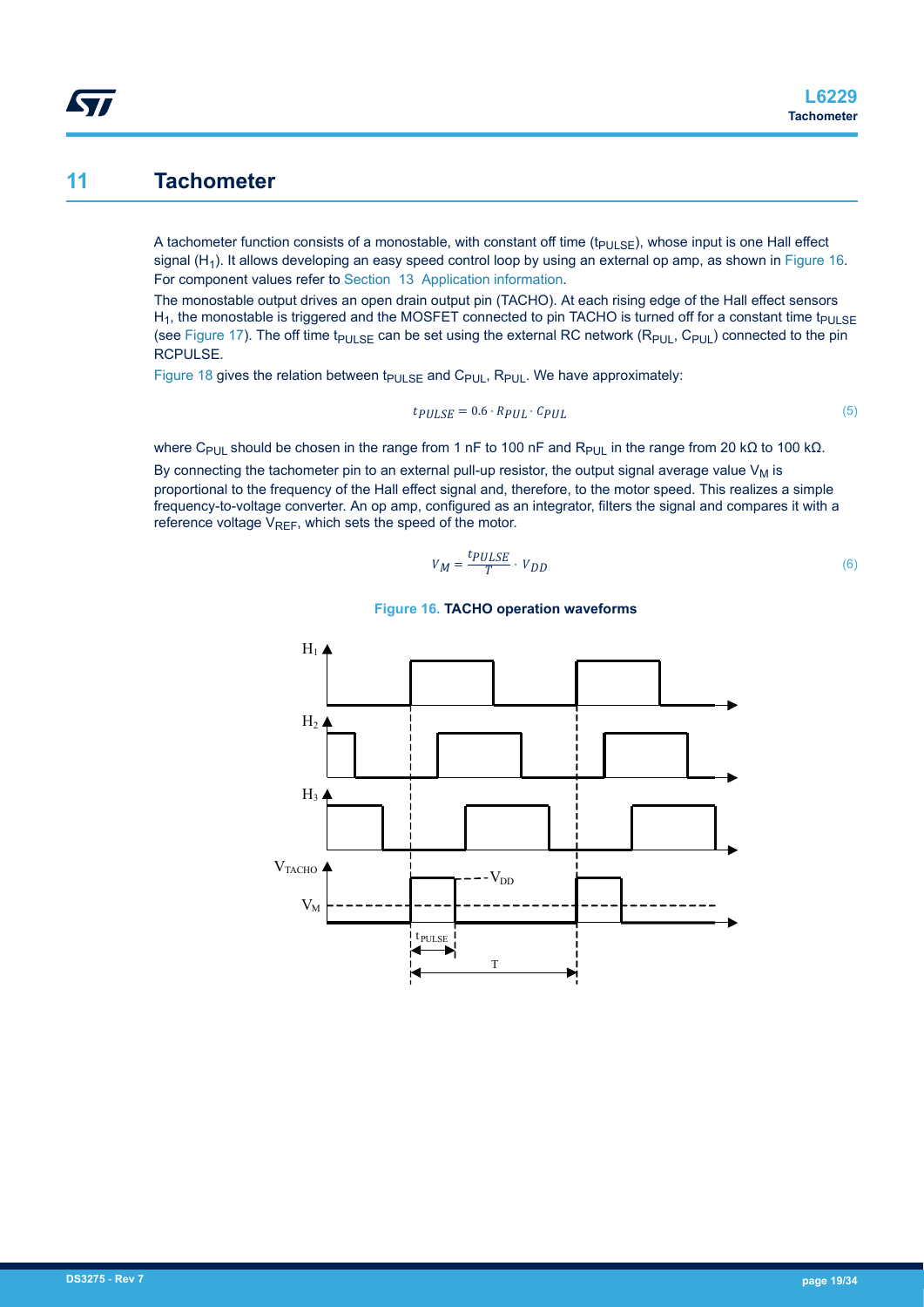#### **Figure 17. Tachometer speed control loop**

<span id="page-19-0"></span>

### **Figure 18. tPULSE versus CPUL and RPUL**

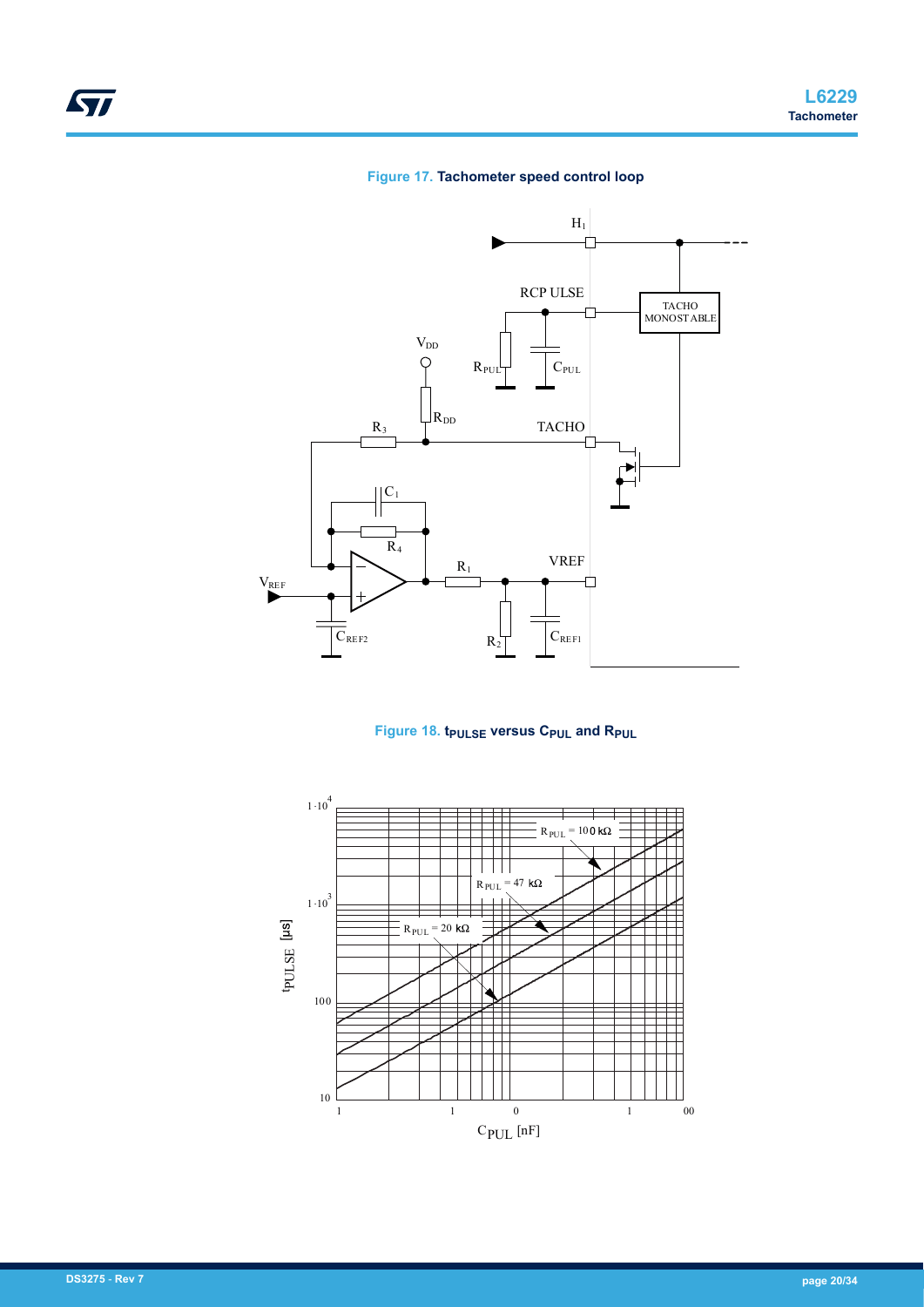## <span id="page-20-0"></span>**12 Non-dissipative overcurrent detection and protection**

The L6229 device integrates an "Overcurrent Detection" circuit (OCD) for full protection.

This circuit provides output to output and output to ground short-circuit protection as well.

With this internal overcurrent detection, the external current sense resistor normally used and its associated power dissipation are eliminated. Figure 19 shows a simplified schematic for the overcurrent detection circuit.

To implement the overcurrent detection, a sensing element that delivers a small but precise fraction of the output current is implemented with each high-side power MOS. Since this current is a small fraction of the output current there is very little additional power dissipation. This current is compared with an internal reference current IREF. When the output current reaches the detection threshold (typically  $I_{\text{SOVER}}$  = 2.8 A) the OCD comparator signals a fault condition. When a fault condition is detected, an internal open drain MOS with a pull down capability of 4 mA connected to pin DIAG is turned on.

The pin DIAG can be used to signal the fault condition to a microcontroller or to shut down the 3-phase bridge simply by connecting it to pin EN and adding an external R-C (see  $R_{EN}$ ,  $C_{EN}$ ).



#### **Figure 19. Overcurrent protection simplified schematic**

[Figure 20](#page-21-0) shows the overcurrent detection operation. The disable time  $t_{DISARI}$   $\epsilon$  before recovering normal operation can be easily programmed by means of the accurate thresholds of the logic inputs. It is affected whether by C<sub>EN</sub> and R<sub>EN</sub> values and its magnitude is reported in [Figure 21](#page-21-0). The delay time t<sub>DELAY</sub> before turning off the bridge when an overcurrent has been detected depends only by  $C_{EN}$  value. Its magnitude is reported in [Figure 22](#page-22-0).

 $C_{FN}$  is also used for providing immunity to pin EN against fast transient noises. Therefore the value of  $C_{FN}$  should be chosen as big as possible according to the maximum tolerable delay time and the  $R_{FN}$  value should be chosen according to the desired disable time.

The resistor R<sub>EN</sub> should be chosen in the range from 2.2 kΩ to 180 kΩ. Recommended values for R<sub>EN</sub> and C<sub>EN</sub> are respectively 100 kΩ and 5.6 nF that allow obtaining 200 μs disable time.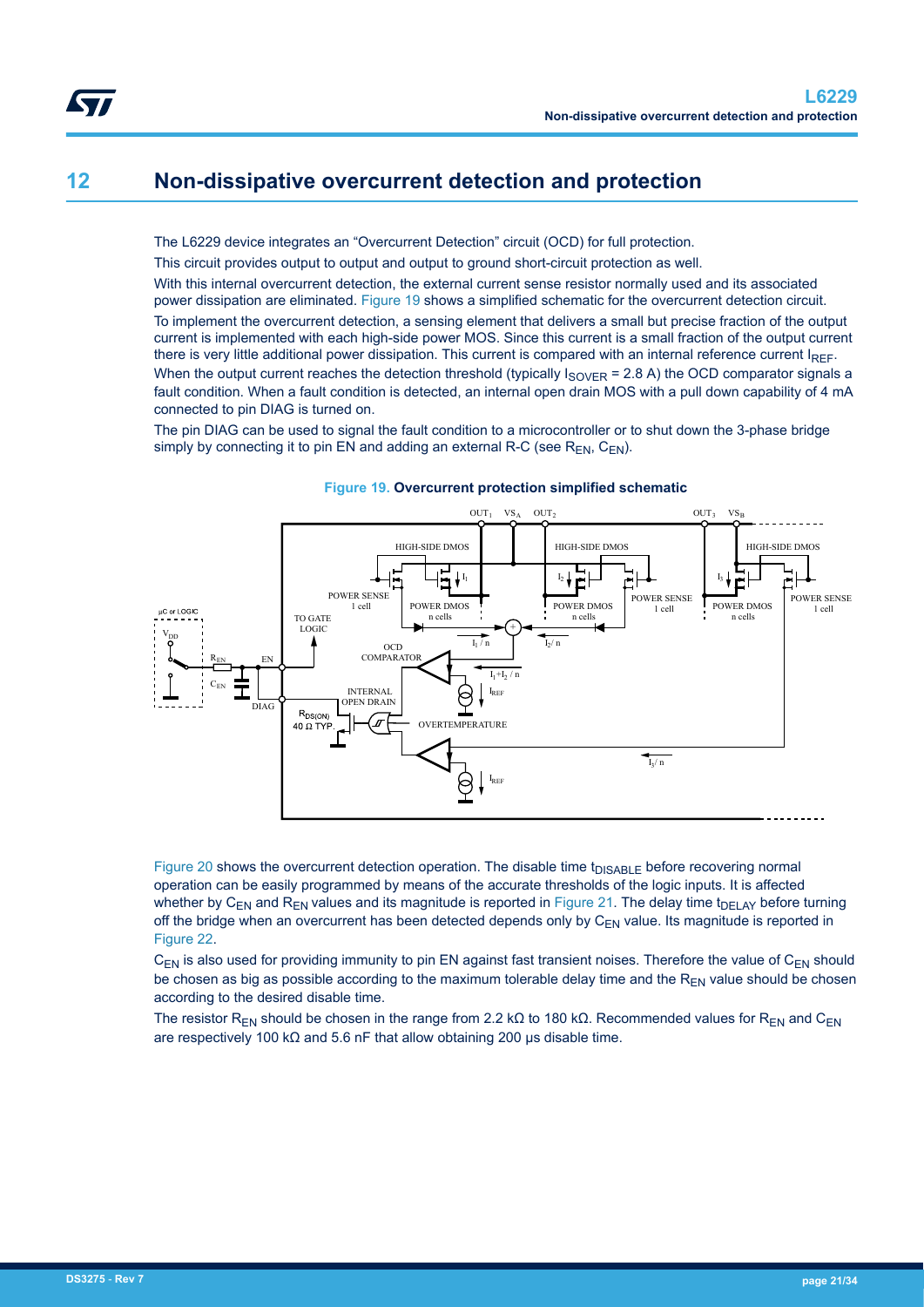<span id="page-21-0"></span>

**Figure 20. Overcurrent protection waveforms**



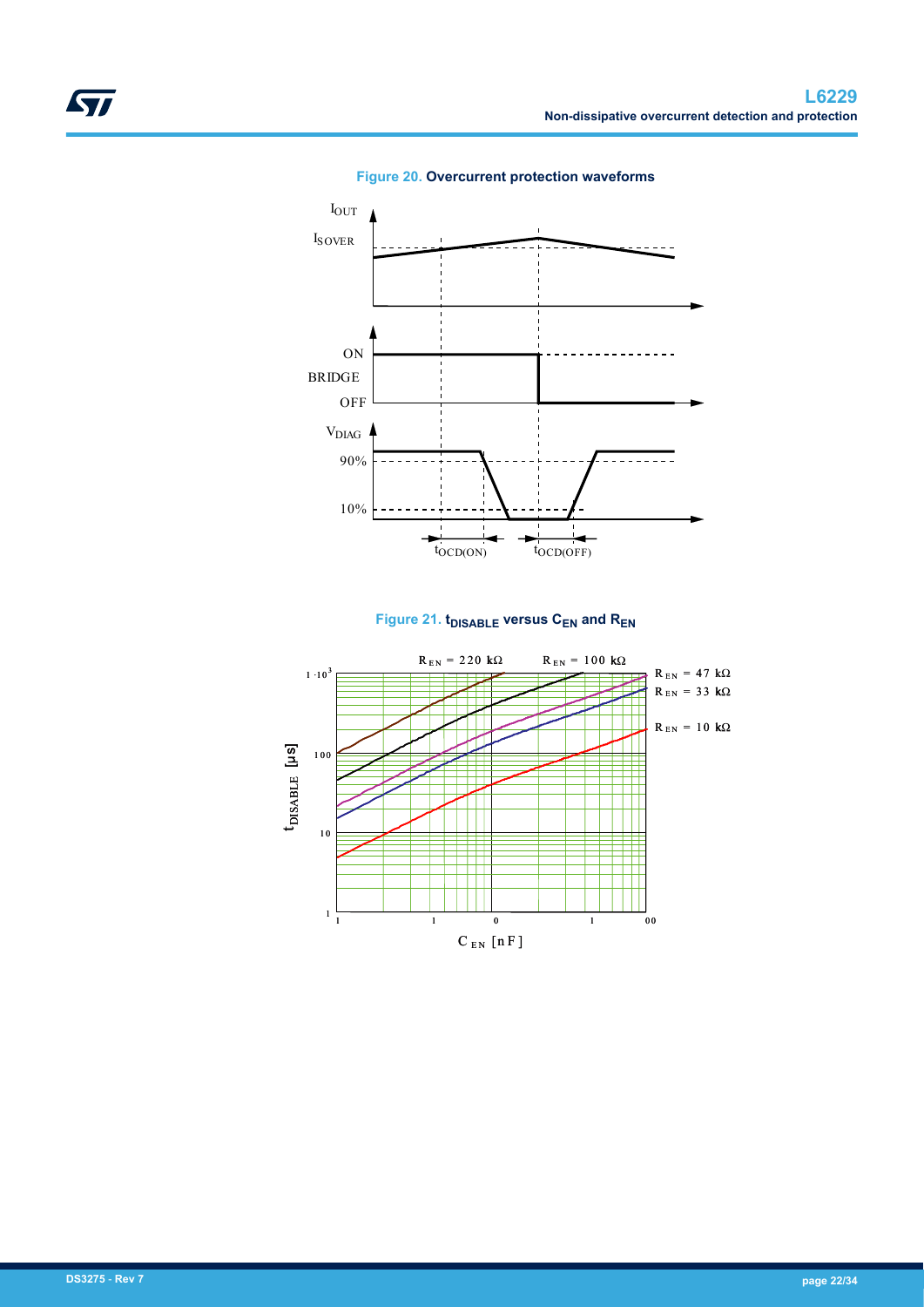

<span id="page-22-0"></span>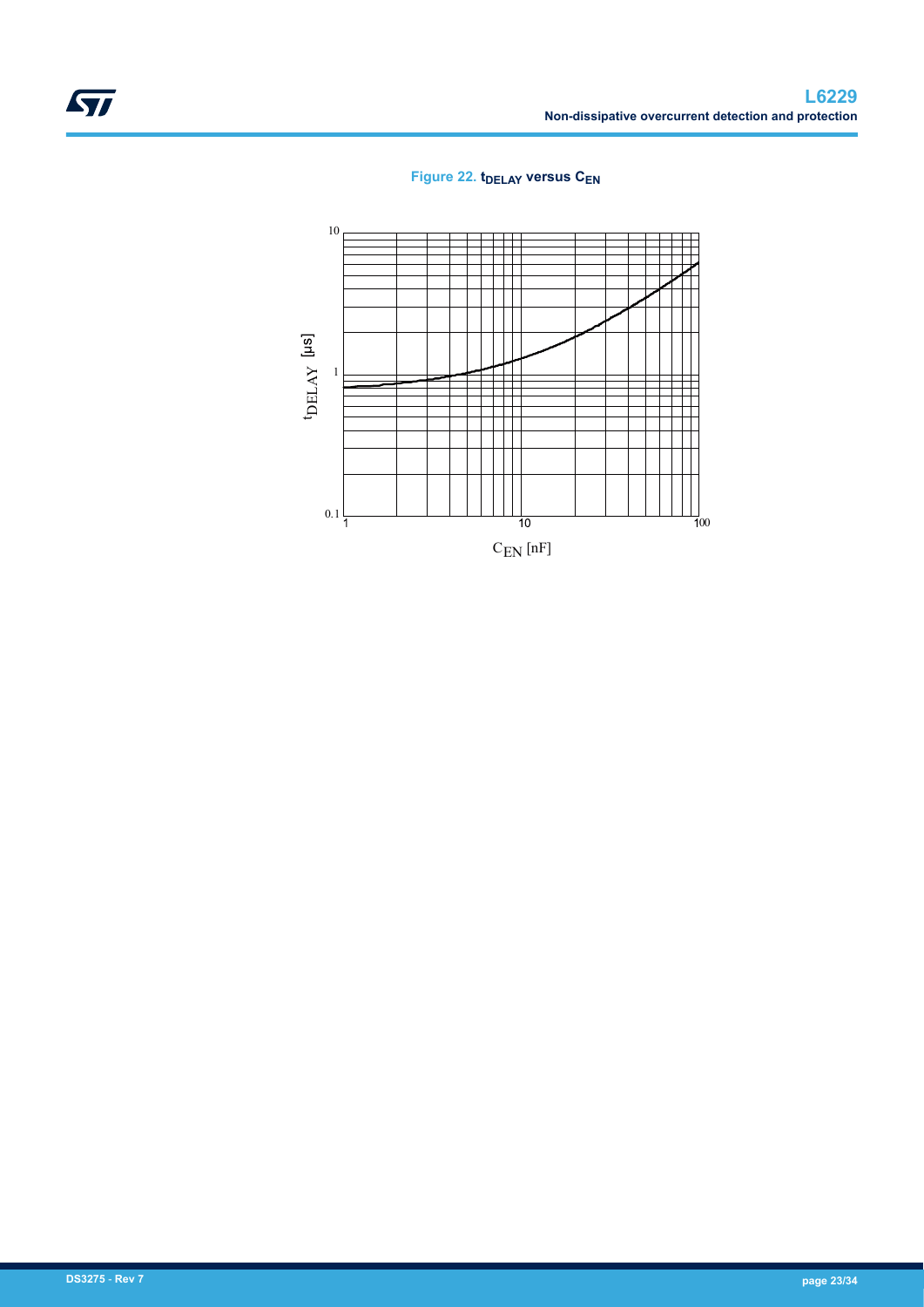## <span id="page-23-0"></span>**13 Application information**

A typical application using the L6229 device is shown in [Figure 23](#page-24-0). Typical component values for the application are shown in Table 8. A high quality ceramic capacitor  $(C_2)$  in the range of 100 nF to 200 nF should be placed between the power pins  $VS_A$  and  $VS_B$  and ground near the L6229 device to improve the high frequency filtering on the power supply and reduce high frequency transients generated by the switching. The capacitor (C<sub>EN</sub>) connected from the EN input to ground sets the shutdown time when an overcurrent is detected (see [Section 12 Non-dissipative overcurrent detection and protection](#page-20-0)). The two current sensing inputs (SENSE<sub>A</sub> and  $SENSE<sub>B</sub>$ ) should be connected to the sensing resistor  $R<sub>SENSE</sub>$  with a trace length as short as possible in the layout. The sense resistor should be non-inductive resistor to minimize the di/dt transients across the resistor. To increase noise immunity, unused logic pins are best connected to 5 V (high logic level) or GND (low logic level) see [Table 4](#page-5-0). It is recommended to keep power ground and signal ground separated on PCB.

| Component                      | Value          |
|--------------------------------|----------------|
| $C_1$                          | 100 µF         |
| $\rm{C}_2$                     | 100 nF         |
| $C_3$                          | 220 nF         |
| $C_{\text{BOOT}}$              | 220 nF         |
| $\mathsf{C}_{\mathsf{OFF}}$    | 1 nF           |
| $C_{PUL}$                      | 10 nF          |
| $C_{REF1}$                     | 33 nF          |
| $C_{REF2}$                     | 100 nF         |
| $C_{\sf EN}$                   | $5.6$ nF       |
| $\mathrm{C}_{\textsf{P}}$      | 10 nF          |
| $D_1$                          | 1N4148         |
| $D_2$                          | 1N4148         |
| $R_1$                          | 5.6 k $\Omega$ |
| $\mathsf{R}_2$                 | 1.8 k $\Omega$ |
| $R_3$                          | 4.7 k $\Omega$ |
| $\mathsf{R}_4$                 | 1 $M\Omega$    |
| $R_{DD}$                       | 1 k $\Omega$   |
| $R_{\mathsf{EN}}$              | 100 k $\Omega$ |
| $R_{P}$                        | 100 $\Omega$   |
| $R_{\rm SENSE}$                | 0.6 $\Omega$   |
| $R_{OFF}$                      | 33 k $\Omega$  |
| $R_{PUL}$                      | 47 k $\Omega$  |
| $R_{H1}$ , $R_{H2}$ , $R_{H3}$ | 10 $\Omega$    |

#### **Table 8. Component values for typical application**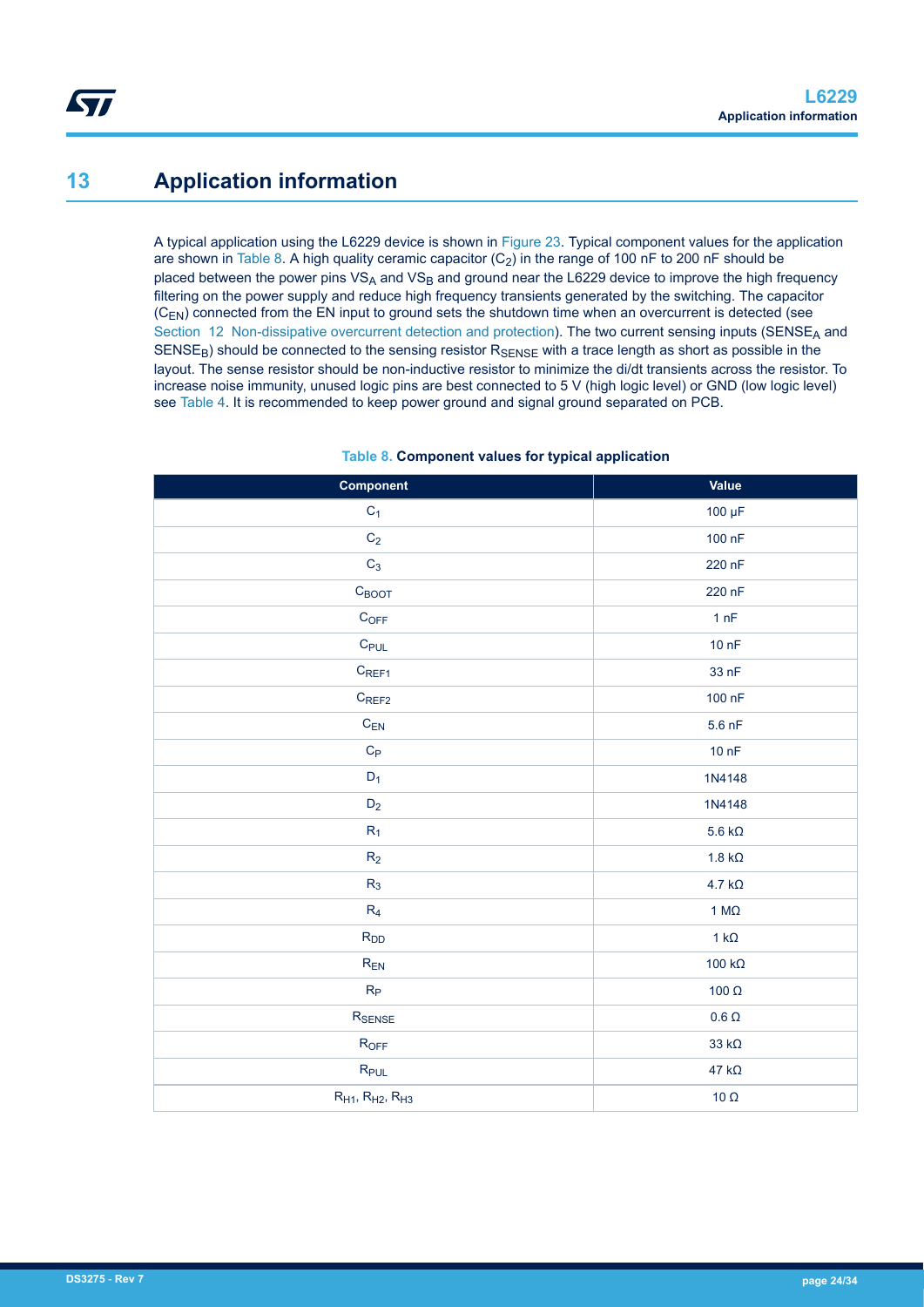<span id="page-24-0"></span>

#### **Figure 23. Typical application**

### **13.1 Output current capability and IC power dissipation**

In Figure 24 is shown the approximate relation between the output current and the IC power dissipation using PWM current control.

For a given output current the power dissipated by the IC can be easily evaluated, in order to establish which package should be used and how large must be the on-board copper dissipating area to guarantee a safe operating junction temperature (125 °C maximum).



#### **Figure 24. IC power dissipation versus output power**

 $I_{\rm OUT}$ 

IOUT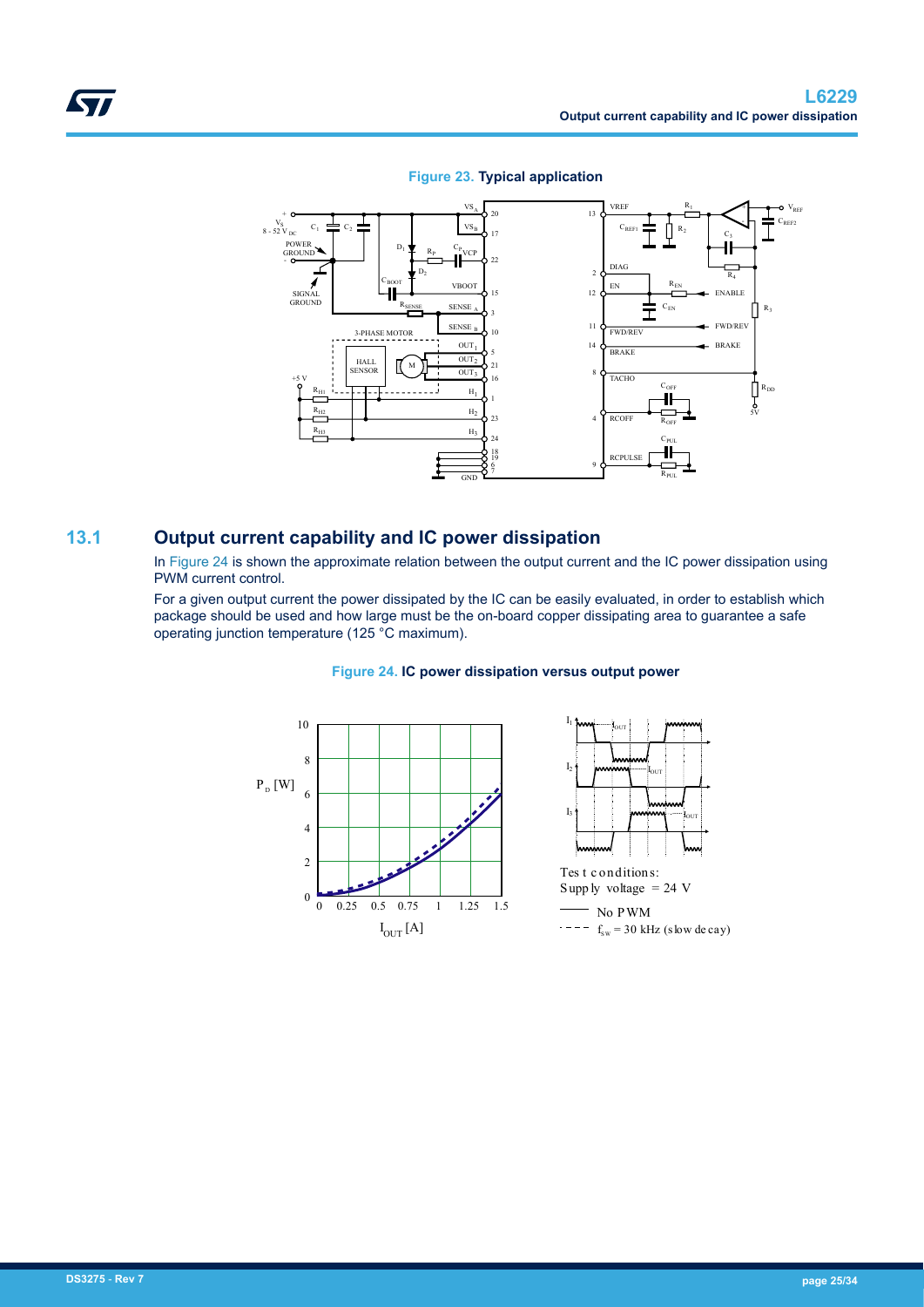### **13.2 Thermal management**

<span id="page-25-0"></span>W

In most applications the power dissipation in the IC is the main factor that sets the maximum current that can be delivered by the device in a safe operating condition. Selecting the appropriate package and heatsinking configuration for the application is required to maintain the IC within the allowed operating temperature range for the application.

Figure 25 and Figure 26 show the junction to ambient thermal resistance values for the PowerSO36 and SO24 packages.

For instance, using a PowerSO package with a copper slug soldered on a 1.5 mm copper thickness FR4 board with a 6 cm<sup>2</sup> dissipating footprint (copper thickness of 35  $\mu$ m), the R<sub>th(j-amb)</sub> is about 35 °C/W. Figure 26 shows mounting methods for this package. Using a multilayer board with vias to a ground plane, thermal impedance can be reduced down to 15 °C/W.







**Figure 26. SO24 junction ambient thermal resistance versus on-board copper area**







**DS3275** - **Rev 7 page 26/34**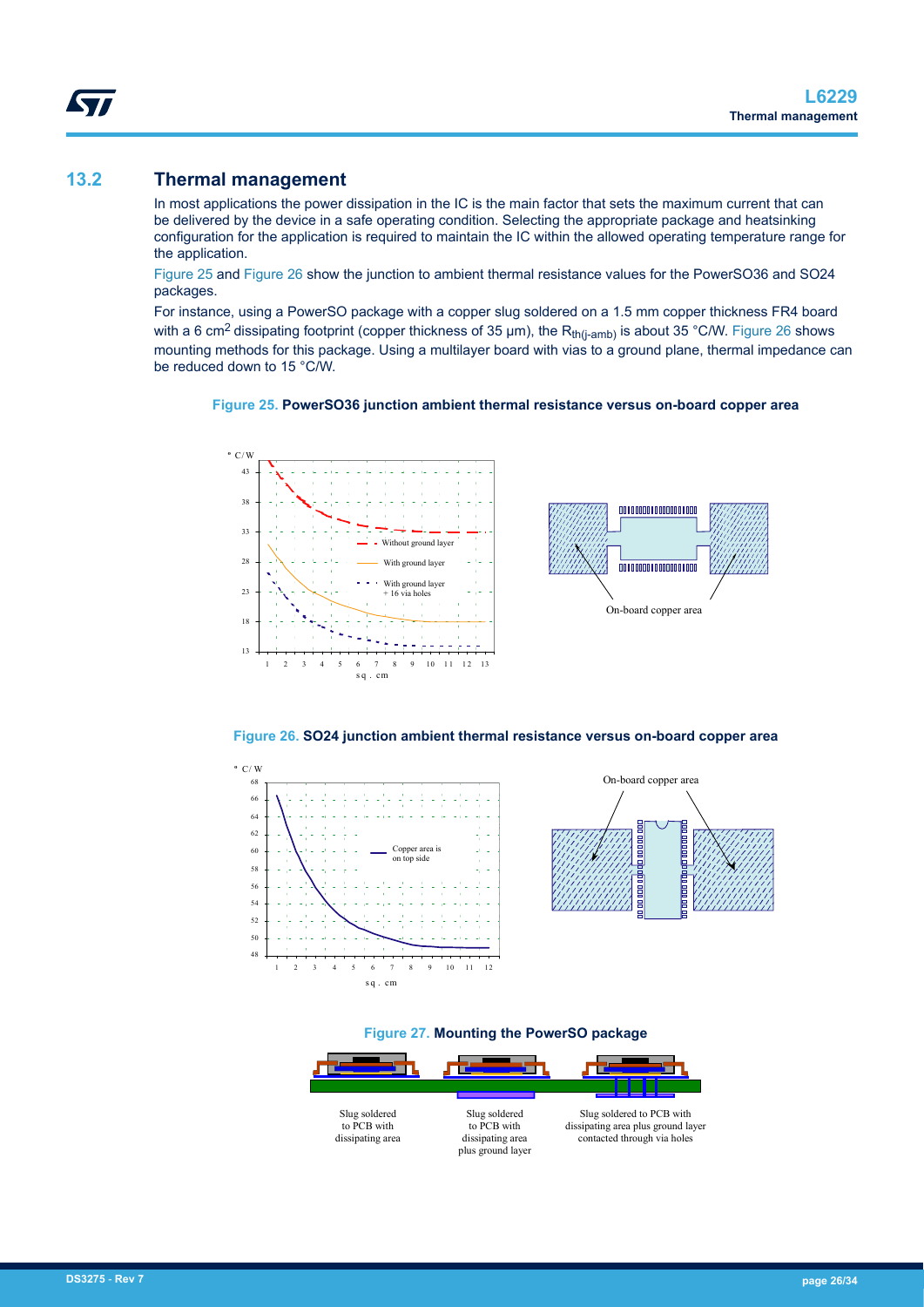## **14 Package information**

<span id="page-26-0"></span>ST

In order to meet environmental requirements, ST offers these devices in different grades of [ECOPACK](https://www.st.com/ecopack) packages, depending on their level of environmental compliance. ECOPACK specifications, grade definitions and product status are available at: [www.st.com.](http://www.st.com) ECOPACK is an ST trademark.

### **14.1 PowerSO36 package information**



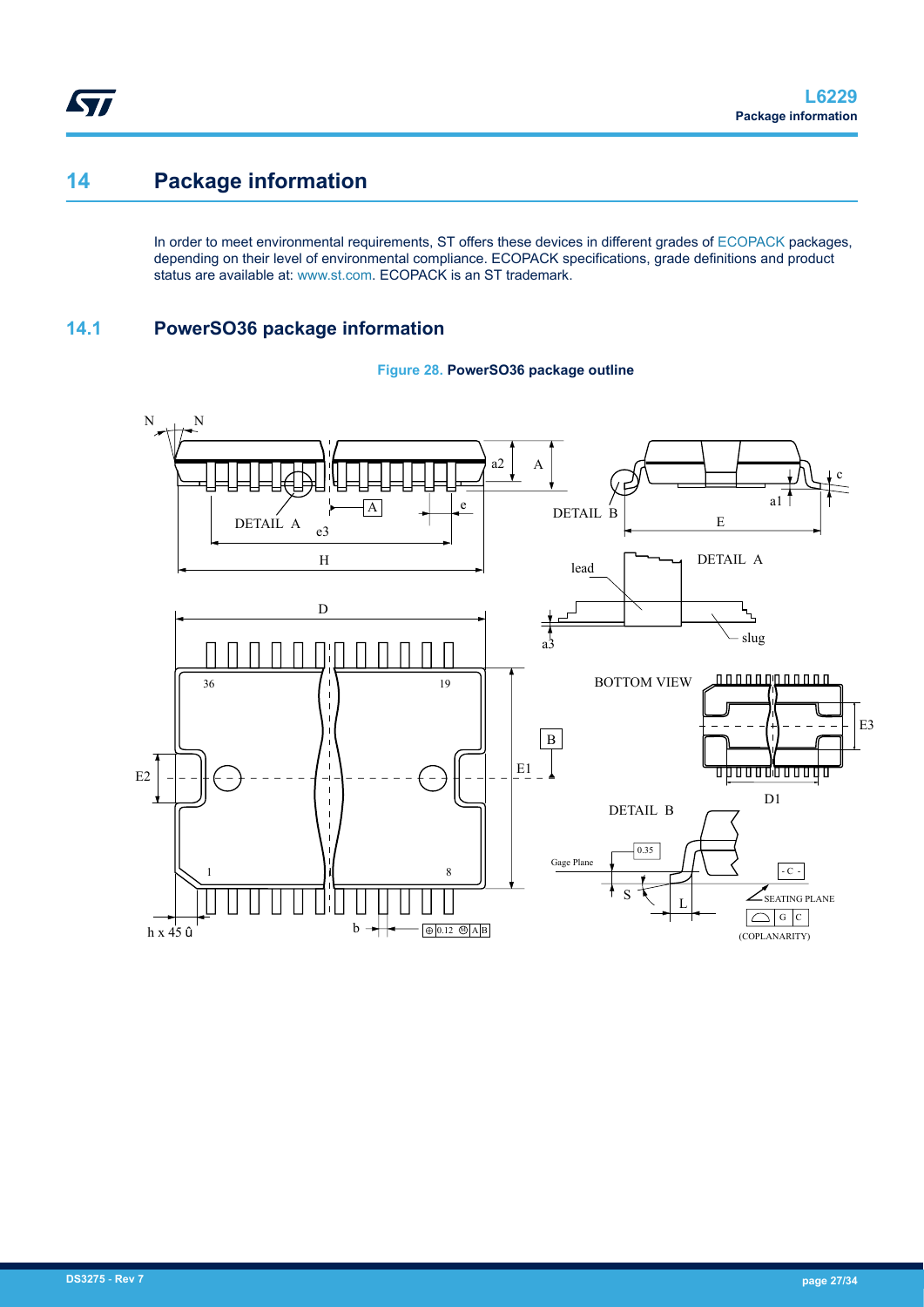<span id="page-27-0"></span>

|                                   | <b>Dimensions</b> |                          |                     |                             |                             |                  |
|-----------------------------------|-------------------|--------------------------|---------------------|-----------------------------|-----------------------------|------------------|
| <b>Symbol</b>                     | mm                |                          |                     | inch                        |                             |                  |
|                                   | Min.              | Typ.                     | Max.                | Min.                        | Typ.                        | Max.             |
| A                                 | $\sim$            | $\Box$                   | 3.60                | $\sim 10^7$                 | $\mathcal{L}^{\mathcal{A}}$ | 0.141            |
| a <sub>1</sub>                    | 0.10              | ÷,                       | 0.30                | 0.004                       | $\blacksquare$              | 0.012            |
| a2                                | $\mathbb{L}^2$    | ÷,                       | 3.30                |                             | $\overline{\phantom{0}}$    | 0.130            |
| a3                                | $\mathbf 0$       | $\overline{\phantom{0}}$ | 0.10                | $\mathbf 0$                 | ÷.                          | 0.004            |
| $\mathsf b$                       | 0.22              | -                        | 0.38                | 0.008                       |                             | 0.015            |
| $\mathbf c$                       | 0.23              | ÷,                       | 0.32                | 0.009                       | $\blacksquare$              | 0.012            |
| $D^{(1)}$                         | 15.80             | -                        | 16.00               | 0.622                       | -                           | 0.630            |
| D <sub>1</sub>                    | 9.40              | $\overline{\phantom{a}}$ | 9.80                | 0.370                       | $\overline{\phantom{a}}$    | 0.385            |
| Е                                 | 13.90             | $\pm$                    | 14.50               | 0.547                       | ÷.                          | 0.570            |
| $\mathsf{e}% _{t}\left( t\right)$ | $\omega$          | 0.65                     | $\mathcal{L}^{\pm}$ | $\mathcal{L}_{\mathcal{A}}$ | 0.0256                      | $\equiv$         |
| e3                                | $\omega_{\rm c}$  | 11.05                    | $\sim$              | $\omega_{\rm c}$            | 0.435                       | $\omega_{\rm c}$ |
| $E1^{(1)}$                        | 10.90             | $\overline{\phantom{a}}$ | 11.10               | 0.429                       | $\overline{\phantom{0}}$    | 0.437            |
| E2                                | $\Delta \sim 10$  | $\overline{\phantom{a}}$ | 2.90                |                             | $\overline{\phantom{0}}$    | 0.114            |
| E <sub>3</sub>                    | 5.80              | -                        | 6.20                | 0.228                       | -                           | 0.244            |
| E <sub>4</sub>                    | 2.90              | 4                        | 3.20                | 0.114                       | $\overline{\phantom{a}}$    | 0.126            |
| G                                 | $\mathbf 0$       | -                        | 0.10                | $\mathbf{0}$                | $\overline{\phantom{a}}$    | 0.004            |
| Н                                 | 15.50             | 4                        | 15.90               | 0.610                       | $\overline{\phantom{a}}$    | 0.626            |
| h                                 | $\sim$            | $\overline{\phantom{a}}$ | 1.10                |                             | ÷.                          | 0.043            |
| L                                 | 0.80              | ÷,                       | 1.10                | 0.031                       | $\overline{\phantom{0}}$    | 0.043            |
| ${\sf N}$                         | $10^\circ$ (max.) |                          |                     |                             |                             |                  |
| $\mathbf S$                       | $8^\circ$ (max.)  |                          |                     |                             |                             |                  |

**Table 9. PowerSO36 package mechanical data**

*1. "D" and "E1" do not include mold flash or protrusions.*

*• - Mold flash or protrusions shall not exceed 0.15 mm (0.006 inch)*

*• - Critical dimensions are "a3", "E" and "G".*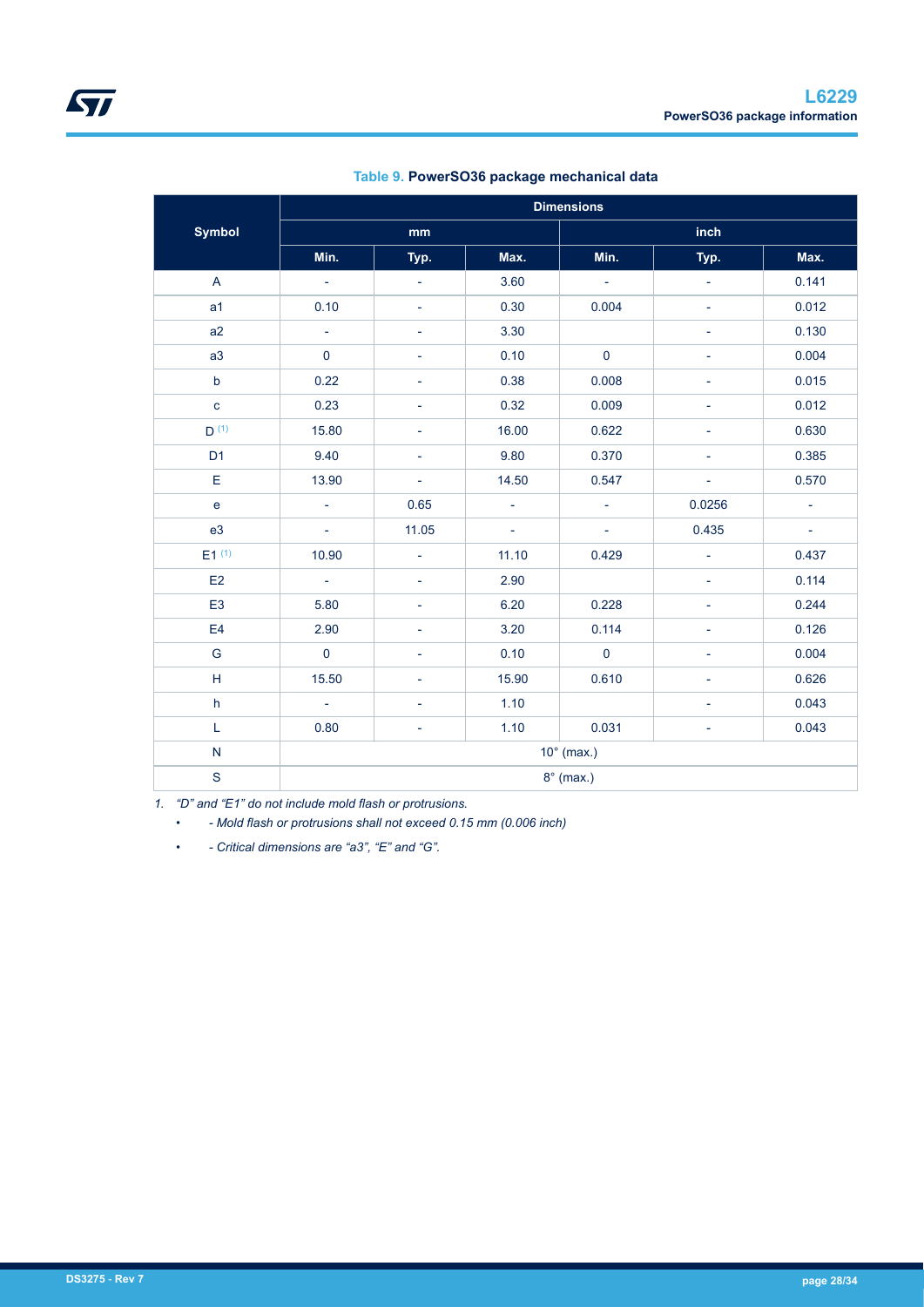### <span id="page-28-0"></span>**14.2 SO24 package information**









**SEATING** 

#### **Table 10. SO24 package mechanical data**

| <b>Symbol</b>  | <b>Dimensions (mm)</b>                 |                          |                          | <b>Dimensions (inch)</b> |                          |       |
|----------------|----------------------------------------|--------------------------|--------------------------|--------------------------|--------------------------|-------|
|                | Min.                                   | Typ.                     | Max.                     | Min.                     | Typ.                     | Max.  |
| $\overline{A}$ | 2.35                                   | $\overline{\phantom{a}}$ | 2.65                     | 0.093                    | -                        | 0.104 |
| A1             | 0.10                                   | $\overline{\phantom{a}}$ | 0.30                     | 0.004                    | $\overline{\phantom{a}}$ | 0.012 |
| $\sf B$        | 0.33                                   | $\blacksquare$           | 0.51                     | 0.013                    | -                        | 0.020 |
| $\mathsf{C}$   | 0.23                                   | $\overline{\phantom{a}}$ | 0.32                     | 0.009                    | $\overline{\phantom{a}}$ | 0.013 |
| $D^{(1)}$      | 15.20                                  | $\overline{\phantom{a}}$ | 15.60                    | 0.598                    | $\overline{a}$           | 0.614 |
| Ε              | 7.40                                   | $\overline{\phantom{a}}$ | 7.60                     | 0.291                    | $\overline{\phantom{a}}$ | 0.299 |
| e              | $\overline{\phantom{a}}$               | 1.27                     | $\overline{\phantom{a}}$ | $\overline{\phantom{a}}$ | 0.050                    | ۰     |
| H              | 10.0                                   | $\overline{\phantom{a}}$ | 10.65                    | 0.394                    | ٠                        | 0.419 |
| h              | 0.25                                   | $\overline{\phantom{a}}$ | 0.75                     | 0.010                    | -                        | 0.030 |
| L              | 0.40                                   | $\overline{\phantom{a}}$ | 1.27                     | 0.016                    | $\overline{\phantom{a}}$ | 0.050 |
| k              | $0^{\circ}$ (min.), $8^{\circ}$ (max.) |                          |                          |                          |                          |       |
| ddd            | $\overline{\phantom{a}}$               | $\overline{\phantom{a}}$ | 0.10                     | ٠                        | -                        | 0.004 |

*1. "D" dimension does not include mold flash, protrusions or gate burrs. Mold flash, protrusions or gate burrs shall not exceed 0.15 mm per side.*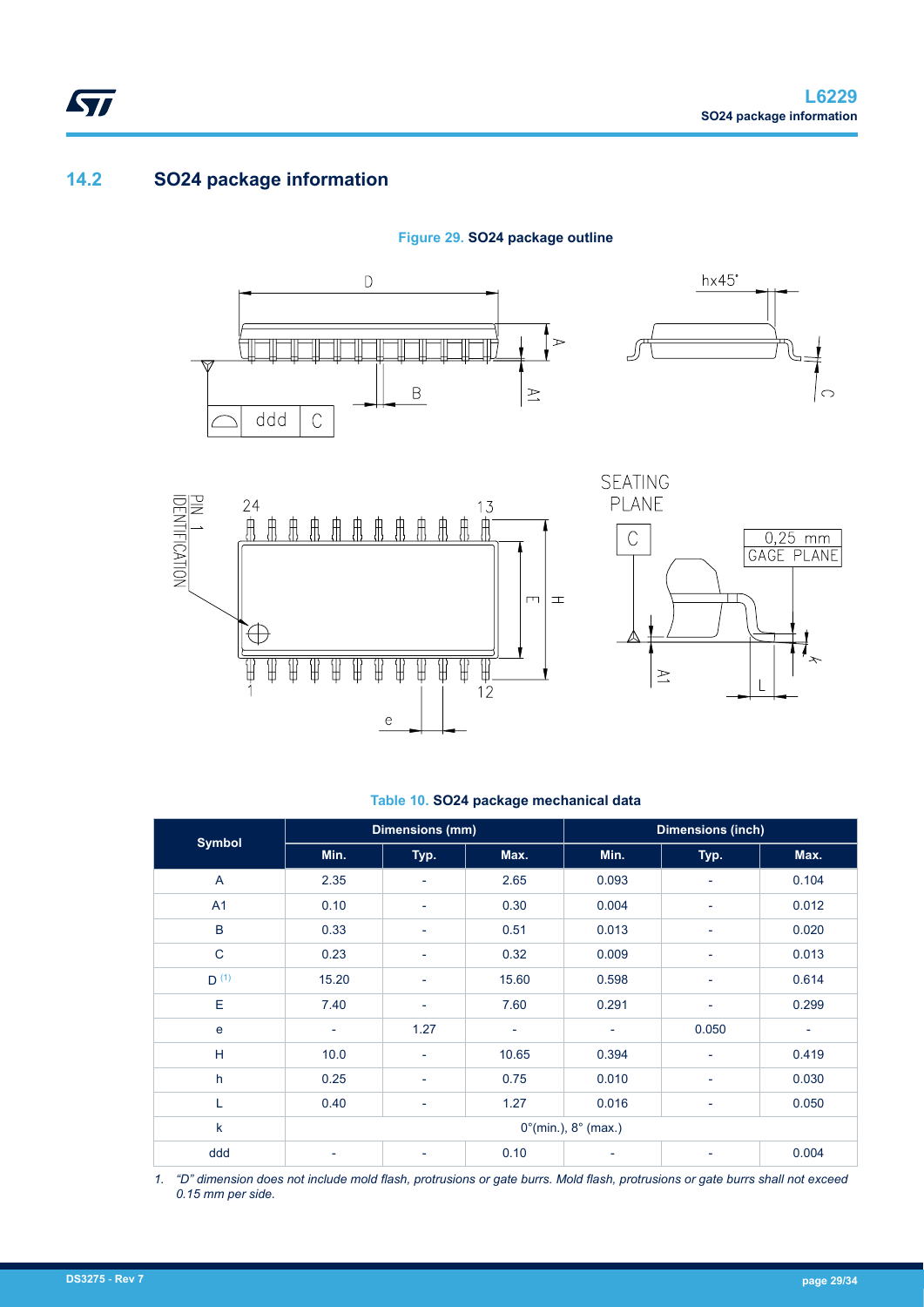## <span id="page-29-0"></span>**Revision hystory**

| <b>Date</b> |                 | <b>Revision Changes</b>                                                                                                                                                                                                                                                  |
|-------------|-----------------|--------------------------------------------------------------------------------------------------------------------------------------------------------------------------------------------------------------------------------------------------------------------------|
| 1-Sep-2003  | 1               | <b>First issue</b>                                                                                                                                                                                                                                                       |
| 1-Jan-2004  | 2               | Migration from ST-Press dms to EDOCS                                                                                                                                                                                                                                     |
| 1-Oct-2004  | 3               | Updated the style graphic form                                                                                                                                                                                                                                           |
|             |                 | Updated Section : Features on page 1 (removed section number from: Features, minor modifications).                                                                                                                                                                       |
|             |                 | Updated Section : Description on page 1 (removed section number from: Description, removed<br>"MultiPower-" from "MultiPower-BCD technology"). Added Contents on page 2.                                                                                                 |
|             |                 | Updated Section 1: Blockdiagramonpage 3(added section title, renumbered                                                                                                                                                                                                  |
|             |                 | Figure1:Block diagram).                                                                                                                                                                                                                                                  |
|             |                 | Added title to Section 2: Maximum ratingson page 4.                                                                                                                                                                                                                      |
|             |                 | Added title to Section 3: Pin connections on page 6, renumbered Figure 2: Pin connections (top<br>view), renumbered note 1 below Figure 2.                                                                                                                               |
|             |                 | Added title to Section 4: Electrical characteristics on page 8, renumbered notes 1                                                                                                                                                                                       |
|             |                 | to4below Table 6, renumbered Figure 3and Figure 4.                                                                                                                                                                                                                       |
|             |                 | Renumbered Section 5: Circuitdescription onpage 11, Section 5.1 and                                                                                                                                                                                                      |
|             |                 | Section 5.2. Removed "and mC" fromfirst sentence in Section 5.2. Added header to                                                                                                                                                                                         |
|             |                 | Table7. Renumbered Figure 5 to Figure 8.                                                                                                                                                                                                                                 |
|             | 4               | Renumbered Section6:PWMcurrentcontrolonpage 13. Renumbered Figure9to                                                                                                                                                                                                     |
| 6-Mar-2014  |                 | Figure 12. Numbered Equation 1 to Equation 4.                                                                                                                                                                                                                            |
|             |                 | Renumbered Section 7: Slowdecaymode on page 17 and Figure 13. Renumbered Section 8: Decoding<br>logicon page 18, Figure 14 and Figure 15. Renumbered and renamed Section 9: Tachometer on page<br>20, renumbered                                                         |
|             |                 | Figure 16to Figure 18. Numbered Equation 5 and Equation 6.                                                                                                                                                                                                               |
|             |                 | Renumbered Section 10:Non-dissipativeovercurrent detectionand protection on page 22, Figure 19to<br>Figure 22.                                                                                                                                                           |
|             |                 | Renumbered Section 11:Applicationinformation on page 25, Section 11.1 and Section 11.2. Added<br>header to Table 9. Renumbered Figure 23 to Figure 28. Updated Section 12: Package information on<br>page 29 (added main title and                                       |
|             |                 | ECOPACK text. Added titles from Table 10: PowerSO36 package mechanical data                                                                                                                                                                                              |
|             |                 | to Table 12: SO24 package mechanical data and from Figure 29: PowerSO36 package outline to<br>Figure 31: SO24 package outline, reversed order of named tables and figures. Removed 3D figures<br>of packages. Replaced 0.200 by 0.020 inch of max. B value in Table 12). |
|             |                 | Added cross-references throughout document.                                                                                                                                                                                                                              |
|             |                 | Added section number and title to Section13:Revisionhistory. Minor modifications throughout<br>document                                                                                                                                                                  |
|             |                 | Removed PowerDIP24 package from the whole document. Removed "Tj" from Table 3                                                                                                                                                                                            |
| 4-Oct-2018  | $\overline{5}$  | Minor modifications throughout document                                                                                                                                                                                                                                  |
|             |                 | Added Application section in cover page.                                                                                                                                                                                                                                 |
| 4-Nov-2021  | $6\phantom{1}6$ | Updated order codes, see Product status link / summary in cover page                                                                                                                                                                                                     |
|             |                 | Updated V <sub>S</sub> Min. value in Table 2                                                                                                                                                                                                                             |
| 1-Apr-2022  | $\overline{7}$  | <b>Updated Cover image</b>                                                                                                                                                                                                                                               |
|             |                 |                                                                                                                                                                                                                                                                          |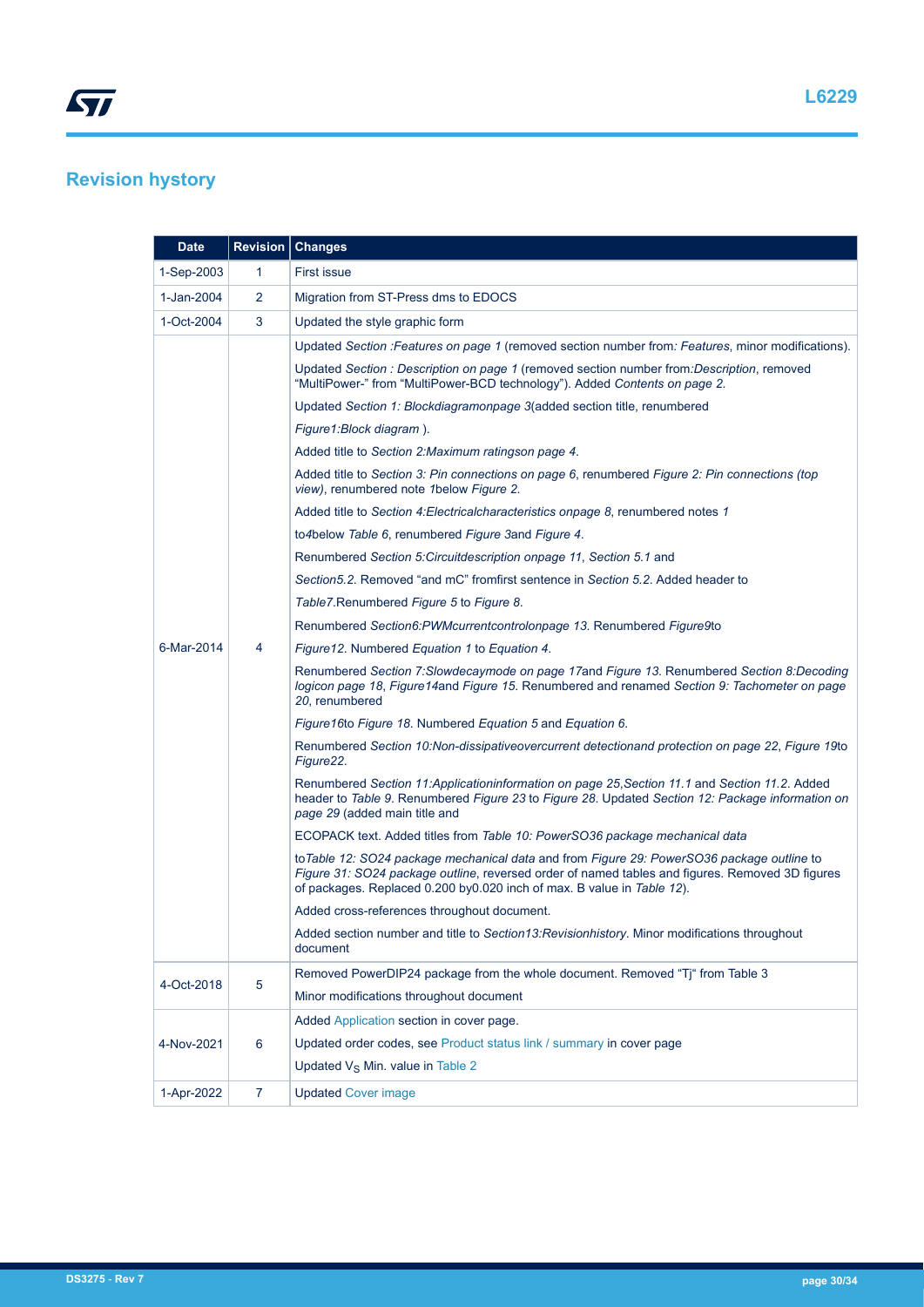## **Contents**

| 1            |      |                                                         |  |
|--------------|------|---------------------------------------------------------|--|
| $\mathbf{2}$ |      |                                                         |  |
| 3            |      |                                                         |  |
| 4            |      |                                                         |  |
| 5            |      |                                                         |  |
| 6            |      |                                                         |  |
| 7            |      |                                                         |  |
|              | 7.1  |                                                         |  |
|              | 7.2  |                                                         |  |
| 8            |      |                                                         |  |
| 9            |      |                                                         |  |
| 10           |      |                                                         |  |
| 11           |      |                                                         |  |
| 12           |      | Non-dissipative overcurrent detection and protection 21 |  |
| 13           |      |                                                         |  |
|              | 13.1 |                                                         |  |
|              | 13.2 |                                                         |  |
| 14           |      |                                                         |  |
|              | 14.1 |                                                         |  |
|              | 14.2 |                                                         |  |
|              |      |                                                         |  |
|              |      |                                                         |  |
|              |      |                                                         |  |
|              |      |                                                         |  |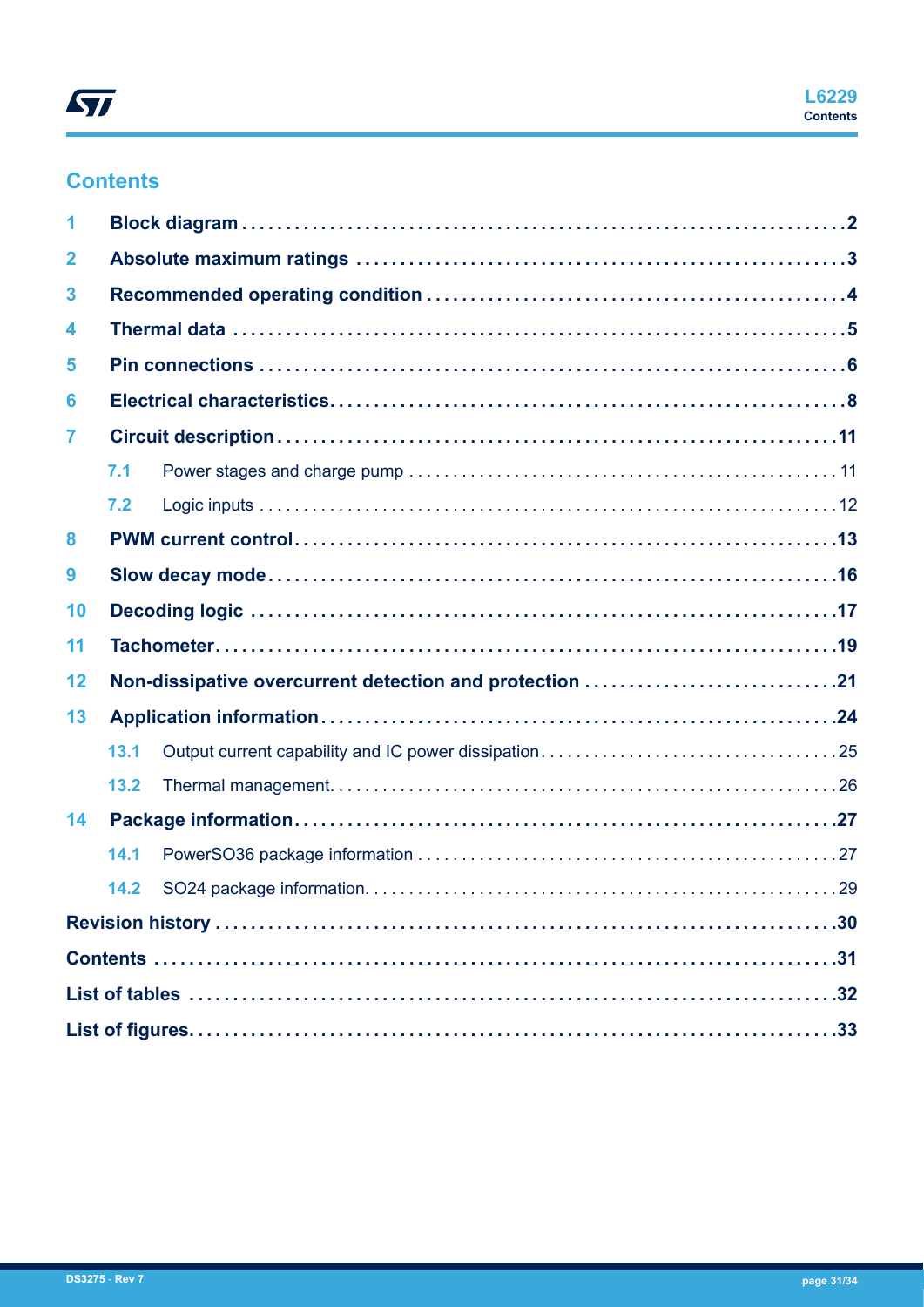## <span id="page-31-0"></span>**List of tables**

| Table 2. |  |
|----------|--|
| Table 3. |  |
| Table 4. |  |
| Table 5. |  |
| Table 6. |  |
|          |  |
|          |  |
|          |  |
|          |  |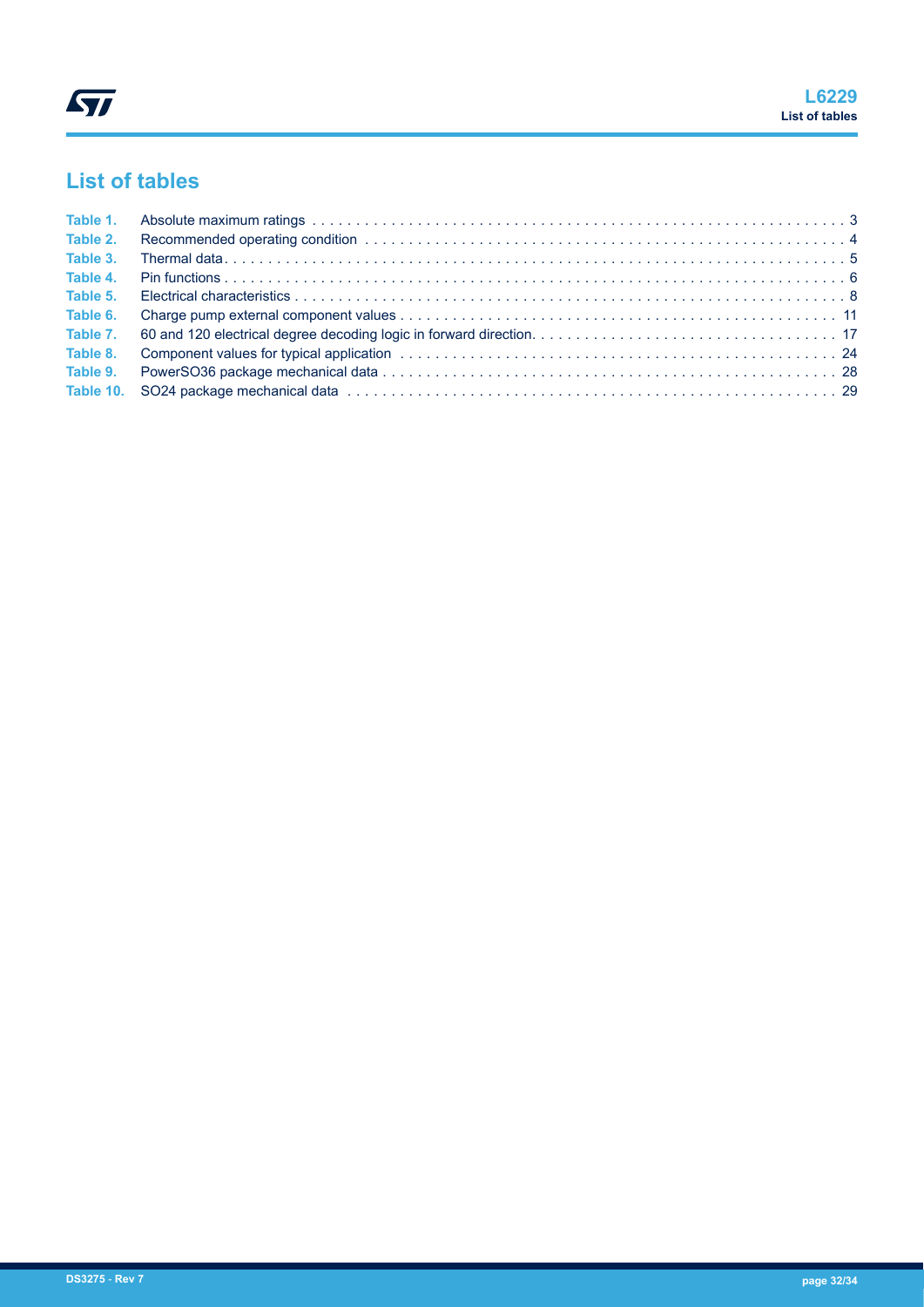# <span id="page-32-0"></span>**List of figures**

| Figure 1.  |                                                                              |  |
|------------|------------------------------------------------------------------------------|--|
| Figure 2.  |                                                                              |  |
| Figure 3.  |                                                                              |  |
| Figure 4.  |                                                                              |  |
| Figure 5.  |                                                                              |  |
| Figure 6.  |                                                                              |  |
| Figure 7.  |                                                                              |  |
| Figure 8.  |                                                                              |  |
| Figure 9.  |                                                                              |  |
| Figure 10. |                                                                              |  |
| Figure 11. |                                                                              |  |
| Figure 12. |                                                                              |  |
| Figure 13. |                                                                              |  |
| Figure 14. |                                                                              |  |
| Figure 15. |                                                                              |  |
| Figure 16. |                                                                              |  |
| Figure 17. |                                                                              |  |
| Figure 18. |                                                                              |  |
| Figure 19. |                                                                              |  |
| Figure 20. |                                                                              |  |
| Figure 21. |                                                                              |  |
| Figure 22. |                                                                              |  |
| Figure 23. |                                                                              |  |
| Figure 24. |                                                                              |  |
| Figure 25. | PowerSO36 junction ambient thermal resistance versus on-board copper area 26 |  |
| Figure 26. |                                                                              |  |
| Figure 27. |                                                                              |  |
| Figure 28. |                                                                              |  |
| Figure 29. |                                                                              |  |